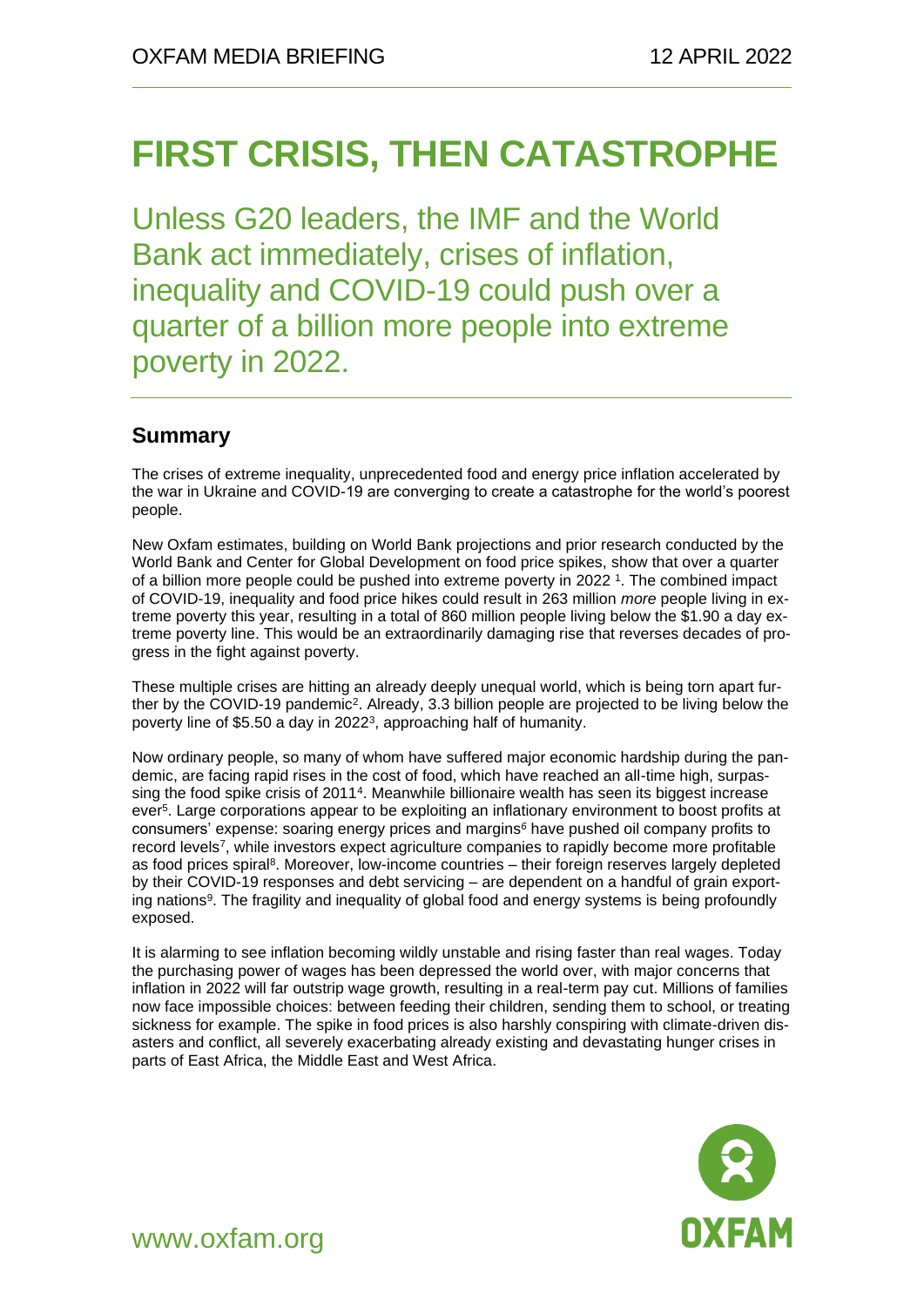This crisis is far from equal. All people are impacted in some way but it is the poorest who are being hit hardest. The IMF estimates that food costs account for 40% of consumer spending in Sub-Saharan Africa, more than double what it does in advanced economies<sup>10</sup>. But even within these advanced economies there is deep inequality: the poorest 20% in those societies are spending four times more than the top 20% on food, as in the case of the US<sup>11</sup>. The long-term impacts of lack of nutrition risk permanently worsening the lives of the poorest<sup>12</sup>. It is a crisis disproportionately felt by women and girls - the last to eat, the first to be excluded from a school that can't be afforded, and whose unpaid care work is as ever the shock absorber of crisis.

And, just as poorer people are facing the brunt of this multi-pronged crisis, poorer nations that were already facing fiscal pressures are, too, now being pushed hard into deeper and lasting poverty. Developing countries, already facing historically high debt levels<sup>13</sup> have been crippled by the cost of responding to the pandemic and its recession. This has been notably driven in part by extreme vaccine inequality, as rich nations have hoarded the vaccine while denying developing countries the rights to produce it themselves<sup>14</sup>.

Debt servicing for all the world's poorest countries is estimated at \$43 billion in 2022<sup>15</sup> – equivalent to nearly half their food import bills and public spending on health care combined<sup>16</sup>. In 2021, debt represented 171% of all spending on healthcare, education and social protection combined for low-income countries<sup>17</sup>. The international financial institutions have lent money; the G20 offered a partial bilateral debt payment suspension; and the IMF made a belated issuance of \$650 billion dollars in SDRs - all of this went a small way in helping to mitigate the harsh economic impact of the pandemic, but it has been far from enough.

The dramatic return of inflation, which has led the US Federal Reserve to raise the cost of borrowing<sup>18</sup>, just as the war in Ukraine drove up the cost of the dollar, is a recipe for financial turmoil in lower-income countries who need dollars for their energy, medicine and food imports, and whose debt currency is largely in dollars. Several developing countries are likely to default on their debts in coming months, and will try to stave off bankruptcy as they try to maintain vital imports. This could mean drastic cuts to spending worldwide, exacerbating an already dangerous path towards austerity that countries were beginning to take with the IMF's backing<sup>19</sup>. Some of the most effective tools at reducing inequality  $-$  public goods such as universal healthcare<sup>20</sup>, education and social protection<sup>21</sup> – risk being cut, which would disproportionately impact poorer people, women and racialized groups. UNCTAD has warned that policy tightening in rich countries driven by inflation and the war in Ukraine is likely to lead to sudden currency depreciation in many developing countries leading to recession and insolvency<sup>22</sup>.

While the COVID-19 pandemic pushed people and countries into economic crisis worldwide, the compounding effects of the Ukraine crisis mean we risk now heading towards catastrophe. But this can be averted through bold and coordinated international and national action.

An urgent economic rescue plan is required. A plan that must right the wrongs of rich nations' COVID-19 response so far, and prevent a catastrophe of unprecedented poverty and widespread suffering in its wake. The greatest responsibility rests upon the leaders of the richest nations who will come together at the G20, the IMF and World Bank, in Washington DC this month. Oxfam urges the leaders of the G20, IMF and World Bank, together with all leaders, to:

#### **1. Protect the poorest people from the harms of inflation**

Meeting the extraordinary demands of the time, governments should seek to **control food and energy prices directly** – including through permanent cuts in value-added taxes (VAT) and sales taxes on staple food products, with the IMF ensuring it is advising this and refraining from seeking governments to expand VAT; the provision of limited and/or temporary carefully-designed subsidies on staple food products such as through increases in school feeding programs; avoiding export bans and reining in markets including by increasing transparency and preventing excessive financial speculation. This must be accompanied by a range of measures that include **expanding cash transfers to provide income support**, and the vital **automatic indexation of cash transfers and wages on inflation at short intervals**. Moreover, the call for a **Global Fund for Social Protection** is more urgent than ever for low-income countries<sup>23</sup>.

#### **2. Cancel unpayable debts to poorer countries**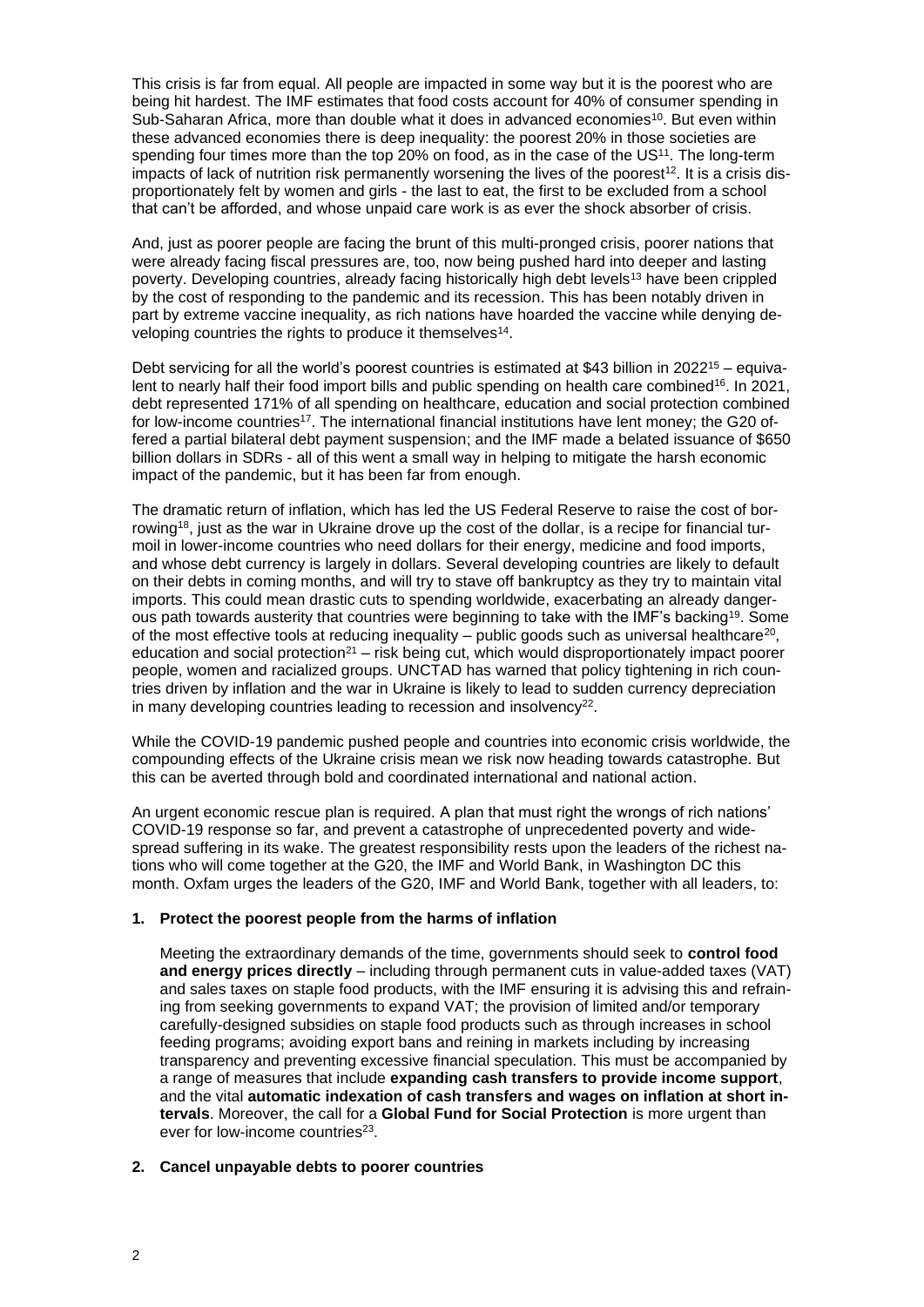The two main initiatives driven by the international community – the Debt Service Suspension Initiative (DSSI) and the Common Framework – have proven largely ineffective. The G20 must prioritize the debt agenda and **cancel all debt payments in 2022 and 2023** for all low and lower-middle-income countries that require it; **immediately suspend debt service for countries applying to the Common Framework** and establish a new debt relief process which addresses its failures, **particularly ensuring private sector participation**. Recognizing that multilateral institutions account for around one-third of outstanding debt of low- and lower-middle-income countries, **the World Bank and IMF must participate in such efforts**. They should both cancel debt payments owed, and the IMF should eliminate surcharges.

#### **3. Taxing wealth**

Governments must fund vital support to people to protect them from rising energy and food costs, as well as to fund the COVID-19 response and a fair recovery. They must tax progressively, investing in universal public goods, and reject austerity. Oxfam urges the implementation of **emergency solidarity taxes or one-off wealth taxes**, or temporary increases in capital gains taxes or personal income taxes on high incomes, building on the proposals of the OECD and IMF, and learning from the recent successful example of Argentina. Crucially, permanent taxation of wealth is required to more fundamentally, redistribute resources and reduce inequality. A **progressive net wealth tax** of just 2% on personal wealth above \$5 million, rising to 3% for wealth above \$50 million and 5% for wealth above \$1 billion could generate \$2.52 trillion worldwide, would raise enough to lift 2.3 billion people out of poverty, make enough COVID-19 <sup>24</sup>. The IMF must support countries to build fiscal space in a progressive way, **and refrain from advising or conditioning austerity measures** which would only worsen poverty and inequality.

Now is crucially the time to **uncover hidden wealth: including through a global asset registry**<sup>25</sup> to disclose the true owners of assets such as property, stocks, companies, trusts and other assets. And, recognizing that the OECD and EU have proposed that governments impose windfall taxes on the energy companies making record profits from sky-rocketing energy prices to support people that face rising energy bills<sup>26</sup>, Oxfam urges the **implementation of ambitious excess profit taxes on the windfall profits of corporations across all industries**, as was done in the wake of World War II.

#### **4. Reallocate and re-issue Special Drawing Rights**

While the \$650 billion-worth of Special Drawing Rights (SDR) issued in August 2021 was a breakthrough, it was distributed according to quotas, not needs, in line with IMF rules. Despite G20 promises to reallocate \$100 billion of their SDRs to lower-income countries, seven months later only \$36 billion has been pledged. **Rich countries must reallocate at least 25% of their SDRs to developing countries in a way that is debt and conditionality-free**. The IMF must ensure that its new **Resilience and Sustainability Trust (RST) set up to channel SDRs avoids conditionality** and is as concessional as possible. And – recognizing that the \$650 billion SDR allocation fell short of the \$3 trillion that Oxfam and others called for in 2020 – **discussions must begin on a new general allocation of SDRs** to meet this crisis in 2022.

#### **5. Increase life-saving emergency aid to poorer countries**

Building on their existing aid commitments, rich country donors must provide immediate **emergency support to lower-income countries**. Only 3% of funds have been given to the UN's emergency appeal to relieve the hunger crisis in East Africa<sup>27</sup>, while donors have also fallen short in meeting their estimated fair share of aid in response to COVID-19 of nearly \$300 billion <sup>28</sup>. Meeting needs in Ukraine is vital, and this must be **additional to existing aid budgets**. Moreover, donors should not count their contributions to other donor countries, for example for refugee support, as aid, thereby displacing funds that are badly needed to respond to challenges elsewhere.

Multiple crises have converged in 2022 and they risk taking the world towards catastrophe that is unprecedented in living memory. This will be felt most by the billions of people worldwide living on the breadline, one pay-check away from penury. These are the taxi drivers, the security guards, the nurses, the teachers. They are the cooks, the cleaners, the factory workers, the gig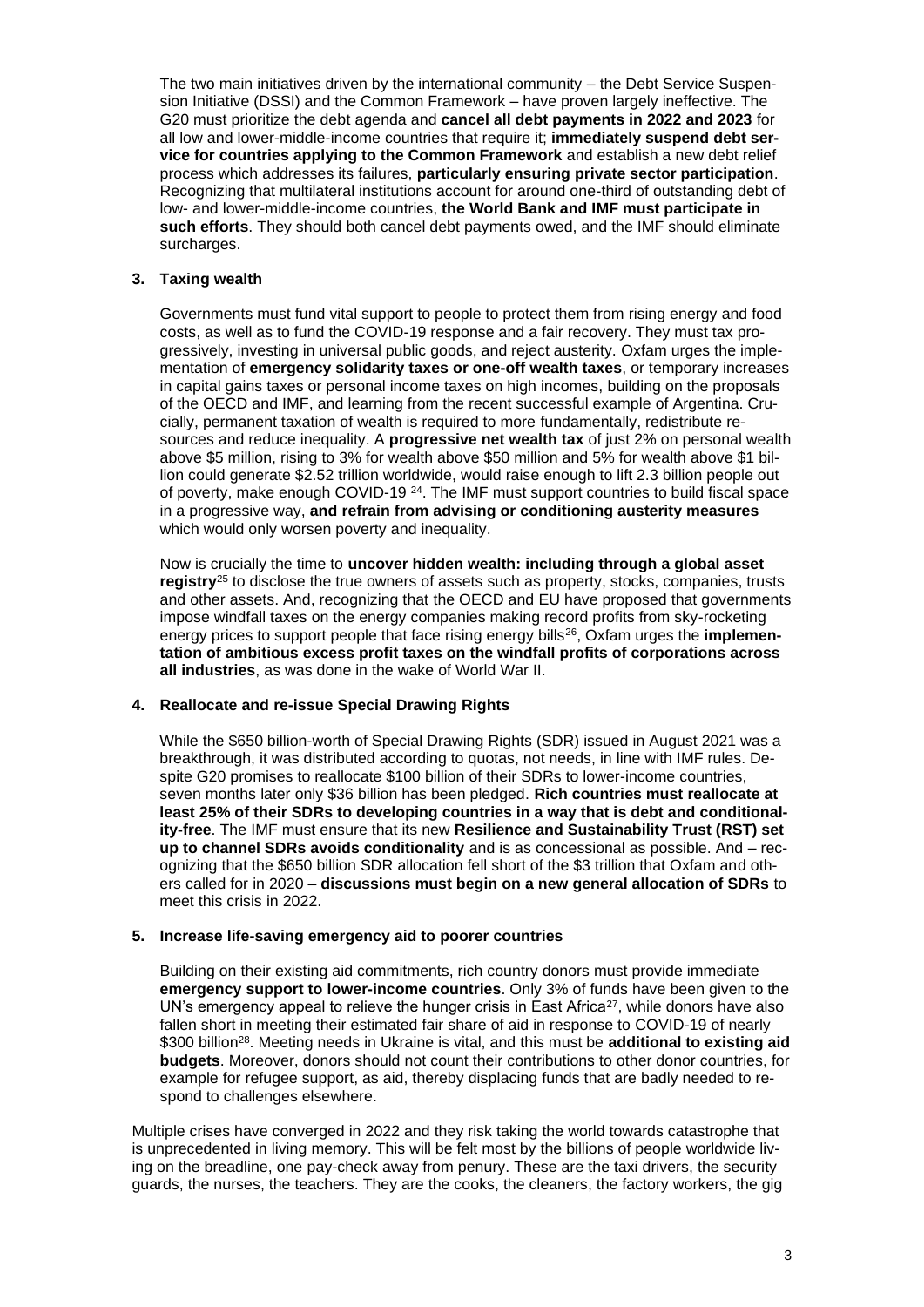workers. They have no savings, and work for poverty wages. They live in rich and poorer countries.

But this is not inevitable. During this COVID-19 crisis we have seen governments able to mobilize the money, and at times, the imagination necessary to ward off the harshest impacts facing their populations. We also, at first, saw the solidarity required between nations, only to be undermined by myopic nationalism that created vaccine apartheid and divided the world apart.

The G20, IMF and World Bank all meet in the next two weeks. Sticking to the status quo is not without consequence - it will result in harm to people the world over. Amid exceptionally challenging political circumstances, it is urgent that leaders take responsibility to advance action that averts catastrophe for billions of people. And in doing so, they have the chance to show we can rewrite the rules of our economy so that everyone, including the richest countries, richest people and corporations, play their part and pay their fair share of taxes; so that governments have the needed fiscal space and are not servicing their debts at the expense of delivering strong universal public services required to protect their populations at all times but especially in times of crisis; so that decent work exists for all; and so we get on track to stop climate breakdown in the few years that we have left. That is the job of creating a more equal world and that job must begin now.

## **1. CRISES OF FOOD PRICE INFLATION, COVID-19 AND INEQUALITY SET TO DRIVE HUGE INCREASE IN EXTREME POVERTY IN 2022**

### **A huge increase in extreme poverty expected**

The COVID-19 crisis has been one of the defining points in history for economic inequality. The wealth of the richest exploded, rising to unprecedented highs, while at the same time poverty numbers started to rise dramatically for the first time in decades<sup>29</sup>.

On the back of the COVID-19 crisis, prices for food and energy were already rising worldwide, creating a second round of negative economic impacts on poverty and inequality. The war in Ukraine, and its resultant impacts, has in turn accelerated this trend. Food prices are at an alltime high, exceeding the prior food spike crisis of 2011<sup>30</sup>.

These multiple crises hit a deeply unequal world<sup>31</sup>. Governments and institutions such as the IMF and World Bank have actively protected and expanded a neoliberal economic model that systematically fails to serve the interests of ordinary people around the globe. This model has driven the privatization of public services; puts shareholder interest above all; leads to environmental degradation and climate breakdown; speculation and exploitation of land; and a race to the bottom on wages and taxes. In turn, this economic model has left our societies extremely vulnerable to shocks and crises. Sadly, too many of our nations' leaders have allowed this failed system to run amok as they protect the wealth and profits of the rich and powerful<sup>32</sup>.

Prior to the war in Ukraine and its spillover effects, the World Bank projected that COVID-19 would increase the numbers living in extreme poverty by 198 million people in 2022. The projected figures considered the impact of COVID-19 as well as an increase of inequality by 2%. The IMF, World Bank and OECD all agree that COVID-19 is highly likely to drive up inequality, making this projection the most realistic<sup>33</sup>. This projection would mean a huge and unprecedented increase, reversing decades of progress in poverty reduction.

On top of this COVID-19 poverty and inequality crisis, we now have an inflation crisis, with rapidly rising prices for food and fuel. Ordinary people all over the world are seeing the cost of staples rising frighteningly.

Based on prior research done by the World Bank and Center for Global Development on food price spikes, Oxfam now estimates that another 65 million people could be pushed below the \$1.90 extreme poverty line because of the harsh increases in food prices.<sup>34</sup>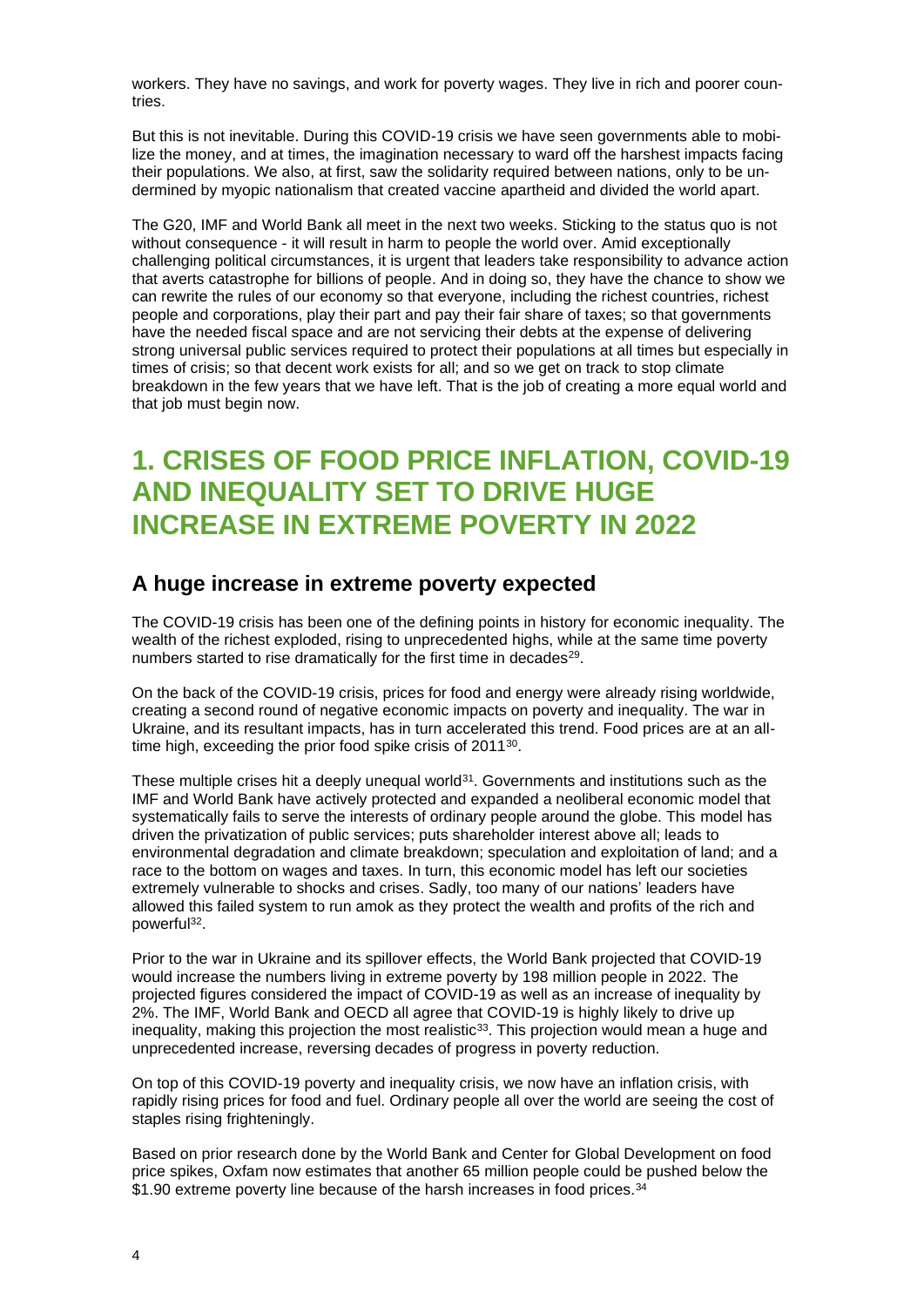#### **This means that 263 million** *more* **people, over a quarter of a billion more people, could be pushed down into extreme poverty this year because of the perfect storm of COVID-19, rising inequality and rising food prices.**

This is the equivalent of the combined populations of the UK, France, Germany and Spain<sup>35,</sup> and would result in a total of 860 million people living below the \$1.90 a day extreme poverty line.



*Source: World Bank and Oxfam calculations based on Center for Global Development and World Bank<sup>36</sup> .* 

These are figures for extreme poverty. Beyond this, the World Bank estimates that 3.3 billion people are projected to be living below the poverty line of \$5.50 a day in 2022, approaching half of humanity<sup>37</sup>. In rich nations, hundreds of millions more live in relative poverty. Many in these nations are hungry too, during winter having to choose between eating and heating their homes. Billions of people worldwide are living on the breadline, one paycheck away from penury. They are the taxi drivers, the security guards, the nurses, the teachers. They are the cooks, the cleaners, the factory workers. They have no savings, no labor protections and work for poverty wages.

#### **Impossible choices as prices rise across the world**

Nellie Kumambala is a primary school teacher in Lumbadzi, Malawi. She lives with her husband, two children and her elderly mother.

*"Prices have risen so much, even just since last month. Cooking oil two litres, it was last month 2600 kwacha, now it is 7500! Imagine! Yesterday I went to the shop to buy cooking oil, but I failed, I did not have the money. Every day I worry about how will I feed the household, thinking to myself 'what should I do today so we can eat'?* 

*Many of my students are hungry. This time of the year is always a hungry time in Malawi, as we wait for the crops to harvest, but with these high prices things are much worse. Children often sleep in lessons as they are too hungry, coming to school with empty stomachs. They say they are sick, but we know really, they have simply not taken food."*

Becky (not her real name) has been a teacher for 26 years in West Virginia, in the United States. She earns \$12.70 an hour; she says that recently skyrocketing costs have hit hard.

*"Usually, you can find food cheaper at the Dollar General, but even that doesn't work anymore," she says. "A gallon of milk went from \$3.49 one week to \$4.11 the next. We need to find ways to cut down on our grocery bill now. My electric bill was \$329 last*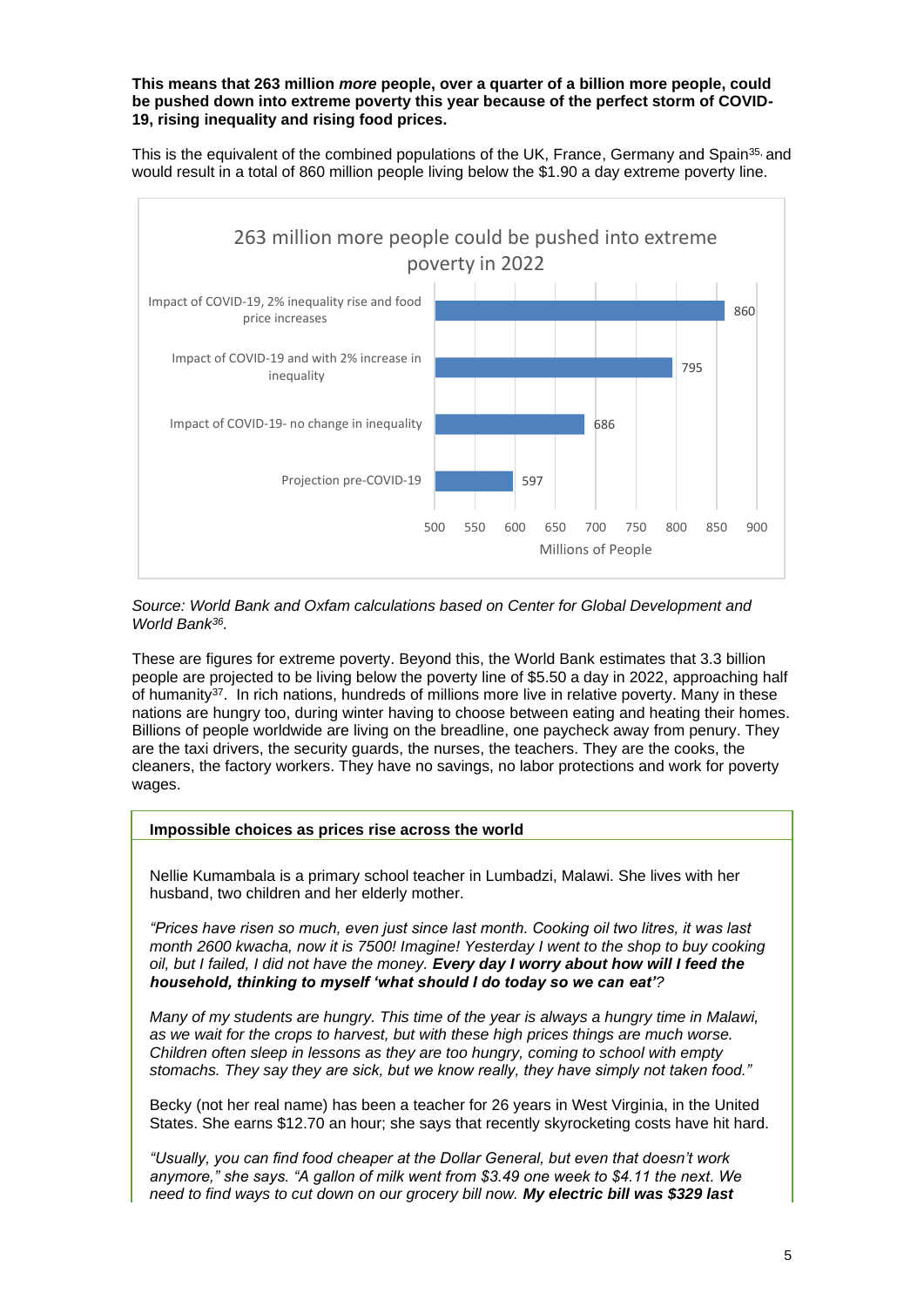#### *month. I just got paid for two weeks, and it was only a little over \$600. The math doesn't work."*

Babu Lama is a taxi driver in Kathmandu, Nepal. He lives in a single rented room with his wife and 3-year-old son.

*"Hardship has always been part of my life", he says. "But I am deeply worried with recent rises in prices for petrol and food. I earn about NPR 45000 (\$370). I give NPR 25000 to the bank for loan repayment, with the remaining NPR 20000, I always struggle to manage food and pay rent. I don't have money to send my child to school. The coronavirus devastated us, and these soaring commodity prices will starve us".* 

Across the world, people see rising prices and they face impossible choices. Skipping meals, eating just once a day<sup>38</sup>. Eating only the cheapest food, cutting out more expensive, and more nutritious meals. Working even longer hours, despite feeling weak from hunger. Pulling kids out of school to save money. Leaving illnesses untreated for fear of the costs. Walking instead of taking the bus despite feeling desperately tired. Wearing all their clothes to bed and eating uncooked food to save on heating and cooking.

Women are once again forced to be shock absorbers of pain across the world. It is mothers that will skip meals first, feeding their children, telling the family they will eat later and not to worry. Mothers who are charged with the family finances, looking in horror at the new price of maize or oil in the market. Choosing whether to buy medicine or food. Children, and especially girls, will pay a high price too. Already hit by school closures during COVID-19, many children will find their dreams of education further dashed, as fees can no longer be afforded<sup>39</sup>. Longer term the impact is pernicious, as lack of nutritious food stunts growth and development for millions more children, permanently impacting their lives for the worse<sup>40</sup>.

Rising food and fuel prices hit the finances of poor people far harder than the finances of the rich, and this in turn will fuel even further increases in inequality. The IMF estimates that while consumers in advanced economies use 17%. of their spending on food, it accounts for 40% in Sub-Saharan Africa<sup>41</sup>.

And within economies there is also a major difference between rich and poor. In the United States<sup>42</sup> for example, in 2020 families in the poorest 20% of society spent 27% of their incomes on food whereas for the top 20% the figure was only 7%. The World Bank has analyzed how much is spent on food by income quintile for a range of African countries. In Mozambique for example, those in the poorest quintile spend over 60% of their incomes on food, whereas the richest 20% spend just under 30%, or less than half as much $43$ .

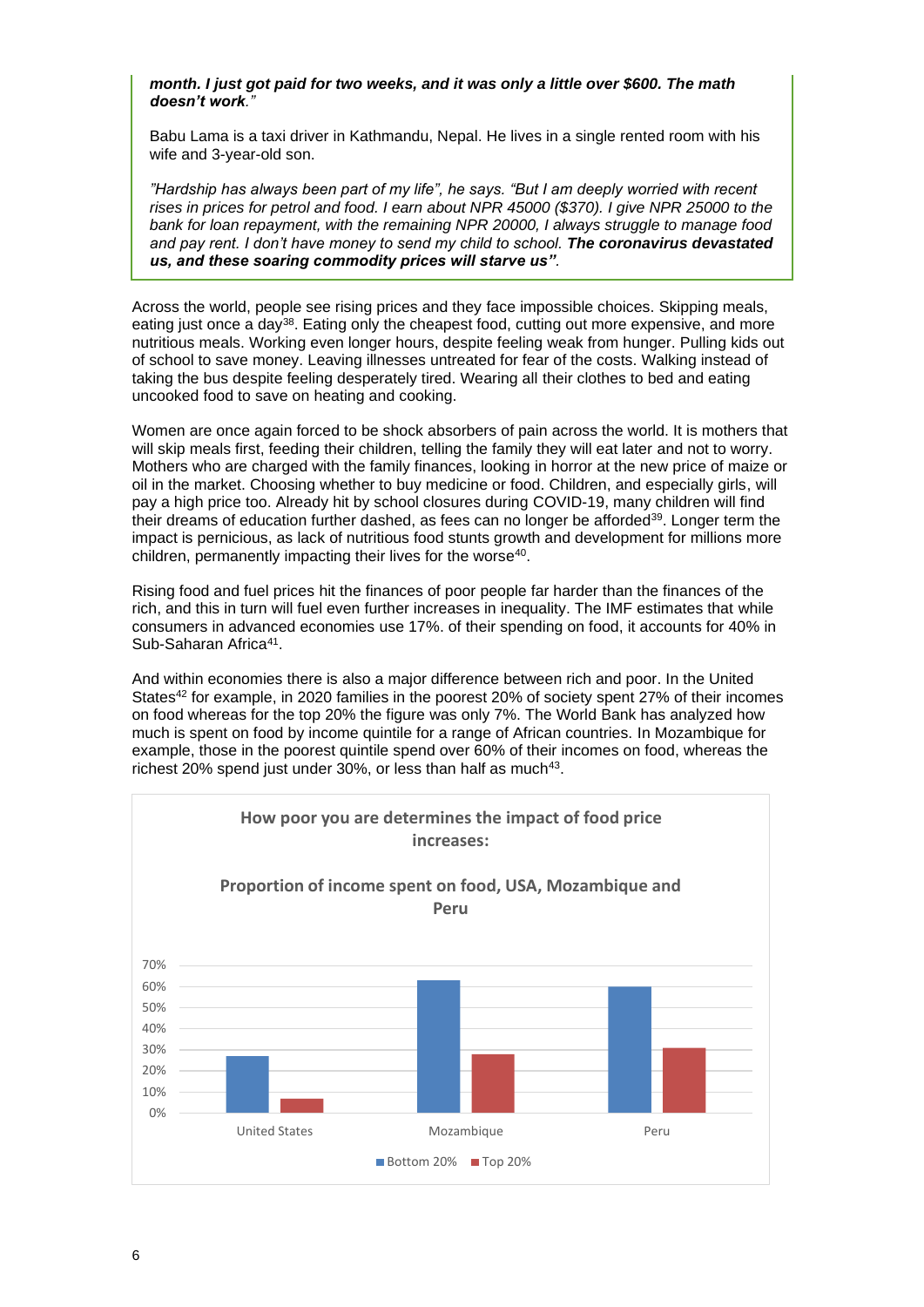#### *Various sources: US Government, World Bank<sup>44</sup>*

There is also evidence that inflation rates are not uniform across all goods and services; instead the phenomenon of 'inflation inequality'<sup>45</sup> recognizes that the prices of basic foods, value brands and other goods bought by people living in poverty are rising faster than the typical foods and other goods bought by the better off, further entrenching inequality. Major increase in hunger

The food price spike does not only hurt the poorest people in the world economically, pushing them down into extreme poverty. It also exacerbates the hunger crisis that so many are already affected by. Supply chain disruptions and climate-driven disasters, coupled with conflict such as the wars in Yemen and Syria, have driven food prices up when wages have been unable to keep pace.

Climate breakdown, war, conflict, and a failing economic system globally means that already over 161 million people across 42 countries were suffering from acute hunger<sup>46</sup>. More than half a million people have experienced famine-like conditions in parts of East Africa and the Middle East, and 10.5 million people are facing high levels of hunger and malnutrition in the Sahel countries of Burkina Faso, Chad, Mali, Mauritania and Niger.

The current spike in food prices will increase this catastrophe. According to FAO projections, 827 million people could be undernourished in 2022, in their severe scenario<sup>47</sup>. That means that the two crises of COVID-19 and the food price spike, compounding climate breakdown, drought and conflict will have produced 28 million more undernourished people in total globally.

All these numbers are based on the food price level of the early months of 2022, but if food prices keep increasing because of the continued Ukraine crisis, which has majorly disrupted global food, energy and fertilizer supplies, then these numbers likely will be even worse in the coming months.

#### **Case Study: East Africa**

• How many are hungry?

Over 21 million people in East Africa are experiencing extreme hunger.

• Why?

Kenya, Ethiopia and Somalia are facing one of the worst droughts in 40 years. South Sudan has suffered a fifth consecutive year of severe flooding, disrupting the lives and livelihoods of 835,000 people and halting farming. These events have worsened an already dramatic hunger situation caused by conflict, COVID-19 and the recent locust infestation which was the worst in 70 years in Kenya and the worst in 25 years in Ethiopia and Somalia.

Rising food prices are exacerbating the food security crisis faced by these communities. In January 2022, food prices for basic staple grains in Somalia were more than double what they were the previous year. Across the whole region, reduced harvests have squeezed supplies and increased prices.

• What are the impacts of the Ukraine crisis?

Both Ukraine and Russia are important suppliers of wheat and wheat products to countries in East Africa. Rapidly rising prices as a result of disruptions in the supply chain will likely push millions more people into hunger.

COVID-19 and the war in Ukraine have exposed how fragile the global food system is to external shocks. Several low-income countries depend on the world market for their basic food supplies, basing their food security on a handful of grain exporting countries<sup>48</sup>. This dependency on food imports makes these countries – already low on foreign reserves – extra vulnerable to market disruptions and price increases. There is an urgent need to strengthen sustainable and resilient national and local food systems. This should include supporting small-scale production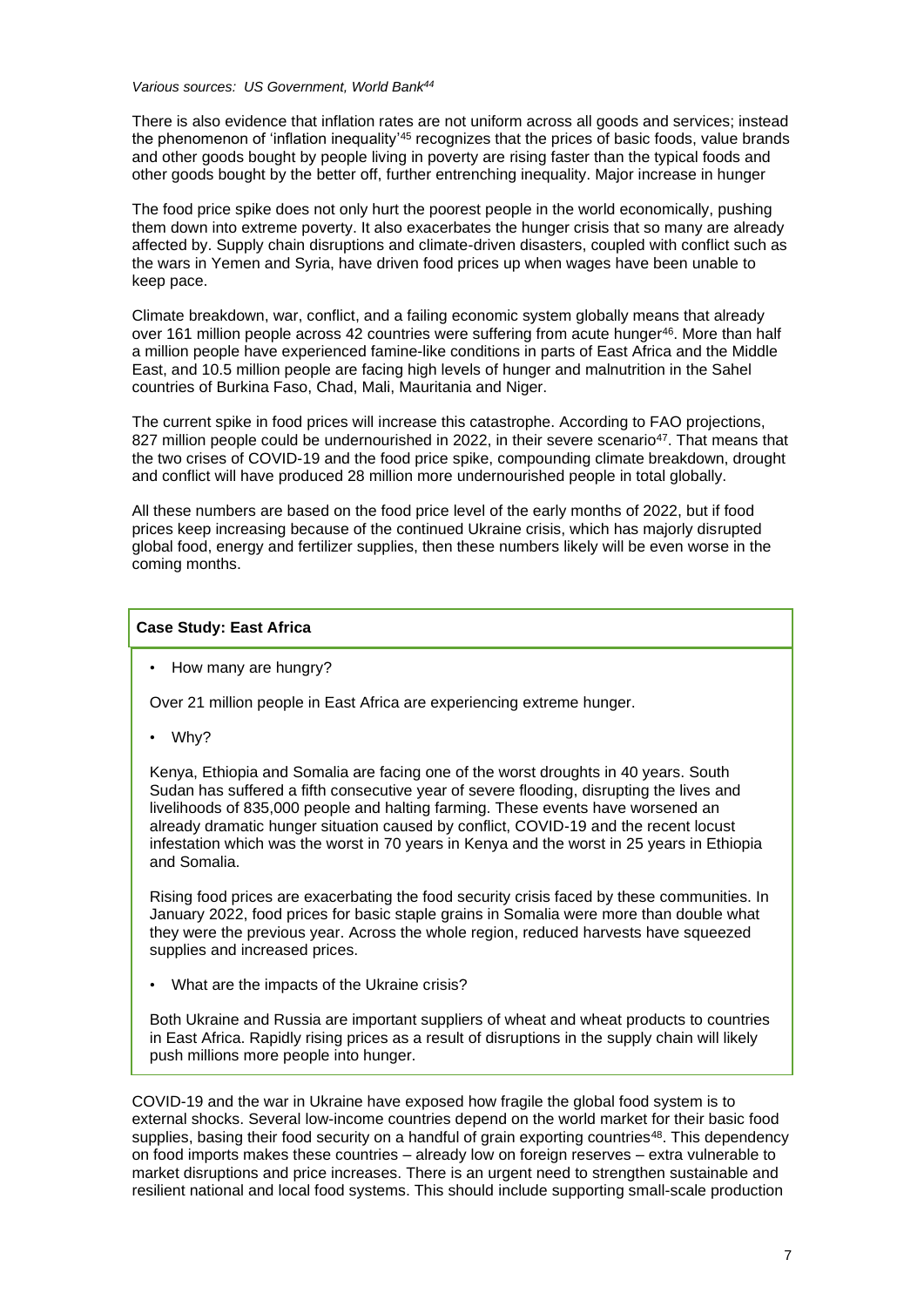and family farming that would form the very foundation of many of the poorest people's food security.

## **Falling and stagnating wages**

COVID-19 has had devastating impacts on ordinary working people all over the world. The trend of stagnating or falling wages is repeated around the globe. While data is limited, the International Labor Organization (ILO) found that COVID-19 has led workers to accept shorter hours and wage cuts and that "two thirds of countries for which short-term statistics are available showed decreasing wages or slower average wage growth, while in other countries average wages took a surprising jump in the statistics – mostly reflecting a 'composition effect' due to the loss of lower-paying jobs."<sup>49</sup>

While too early to measure, there are significant concerns that inflation in 2022 will far outstrip wage growth meaning real-term cuts for workers around the world against soaring cost-of-living. With union membership at historic lows, workers have little protection against rapidly rising prices.

Real wages in the US are falling and are lower than before the pandemic. For example, recent research from Oxfam found that nearly one-third of all workers in the US earn less than \$15 an hour and half of all women of color earn less than \$15<sup>50</sup>.

The impact of the pandemic has deepened long-standing gender inequalities in the economy. During 2020, women were 1.4 times more likely to drop out of the labor force and took on three times more hours of unpaid care work than men. In 2021, there were 13 million fewer women in employment compared to 2019, while men's employment recovered to 2019 levels. The pandemic has disproportionately pushed women out of employment, especially as lockdowns and social distancing have affected highly feminized workforces in the service sectors, such as tourism.<sup>51</sup>

## **2. GOVERNMENTS WORLDWIDE DRIVEN TO EDGE OF BANKRUPTCY**

It is not just millions of people worldwide, but entire nations that are being forced into poverty as a result of a broken economic system that has left entire nations deeply vulnerable to crisis.

COVID-19 has stretched the finances of governments worldwide to the limit. The cost of the recession caused by the pandemic was immense, and the actions taken to tackle the impacts on people by many governments cost a lot of public money, and drove up levels of public debt.

For developing countries, the COVID-19 crisis came on top of historically high debt levels, with many countries already struggling to service the high cost of their debts and having to cut public spending.

COVID-19 increased this problem dramatically, with the initial economic impacts of the pandemic and the unprecedented global recession it caused, and then subsequently with low growth in many developing countries due to persistent inequality in access to vaccines.

Debt levels rose by 17% of GDP across the developing world between 2019 and 2021, and now average 63% for all emerging and developing countries.<sup>52</sup> Debt servicing for all the world's poorest countries is estimated at \$43 billion in 2022. <sup>53</sup> That is roughly equivalent to nearly half their food import bills and public spending on health care combined.<sup>54</sup>

Debts are also dramatically diverting money away from crucial spending on the social sectors (education, healthcare and social protection) which will be needed to reach the UN's Sustainable Development Goals, and to protect countries against future pandemics. In 2021, debt represented 171% of all such social spending combined for low-income countries, and 125% for least developed countries. In more detail, this means that for African countries, debt will be 2.2 times as high as their education spending, 8.6 times as high as their health spending, and 20.7 times as high as their social protection spending.<sup>55</sup>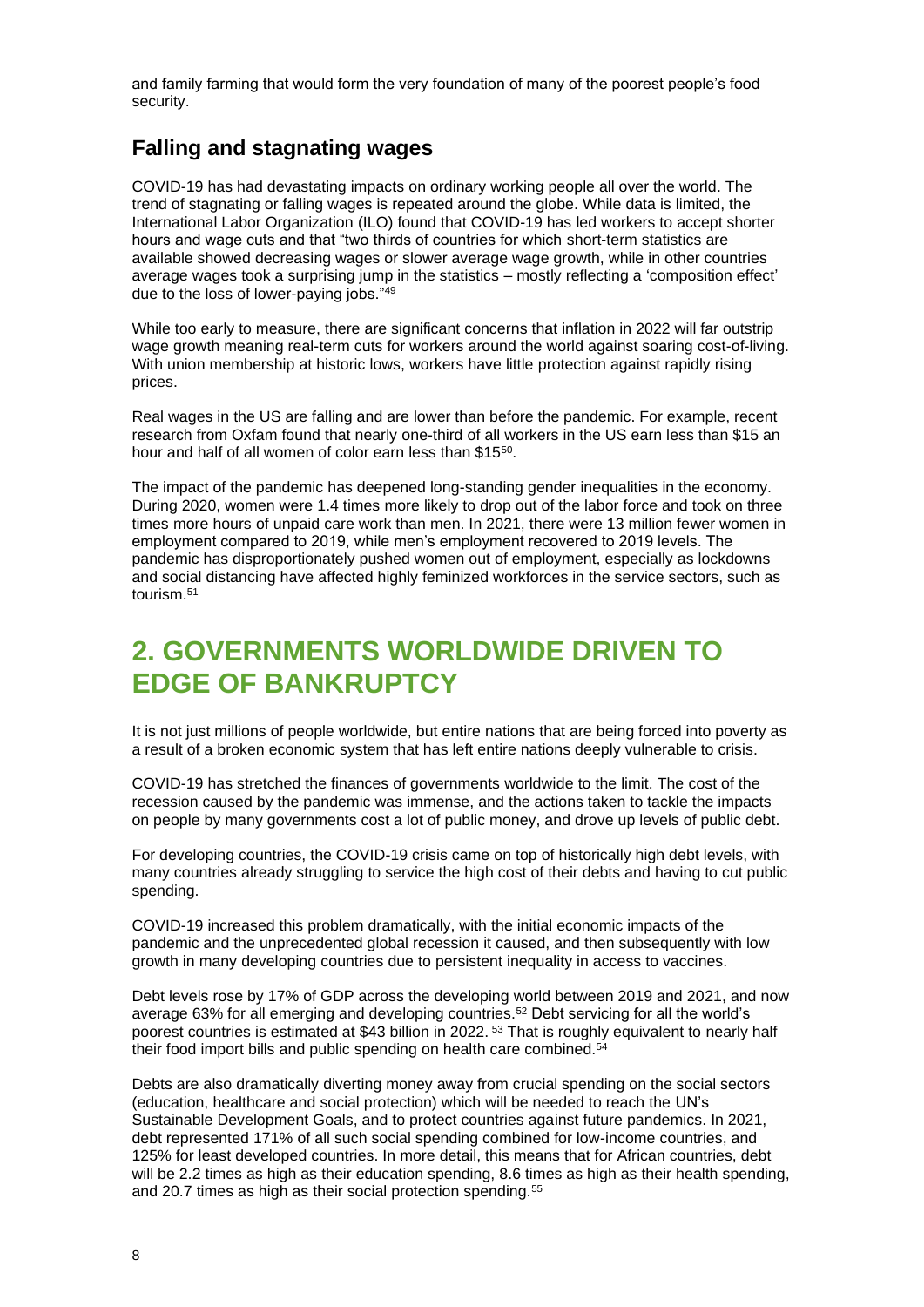

*Source: All data in this graph are from the database compiled for a forthcoming report for Norwegian Church Aid, A Nordic Solution to the New Debt Crisis, based on IMF World Economic Outlook Database*  for debt/GDP, and country budget documents and IMF Article IV documents for debt servicing and other *spending figures. No debt service data were available for Algeria, Egypt, Equatorial Guinea, Eritrea or Libya, and no debt stock data for Eritrea.* 

Financing from the international financial institutions, particularly that which was concessional and light on conditions, the suspension of bilateral debt payments by the G20, and the belated issuance of \$650 billion dollars in SDRs went a small way to helping mitigate the deeply damaging economic impacts on nations across the world. But it was not nearly enough in the face of the economic crisis. It was also undermined by rich nations hoarding vaccines. This led to a two-speed recovery from the pandemic and the first increase in global inequality between rich nations and the developing world in three decades. This all means, as we enter the third year of the pandemic, that dramatic increases in food and fuel prices worldwide have hit nations that were already in dire financial straits.

The dramatic return of inflation, driven first by rich nations bouncing back from the COVID-19 crisis, and now by the war in Ukraine, has led the US Federal Reserve to raise the cost of borrowing. The flight to the dollar driven by the war in Ukraine has also driven up the cost of the dollar. This is bad news for developing countries who need dollars for critical imports like energy, medicines and food, and also have much of their debts denominated in dollars. It is likely that because of this we will see a significant number of developing countries default on their debts in the coming months, and many more will be stretched to the edge of bankruptcy as they try to service debts and maintain vital imports.

This in turn will require drastic cuts to public spending worldwide, which with further fuel increases in poverty and inequality. According to UNCTAD<sup>56</sup>, policy tightening in rich countries driven by inflation and the war in Ukraine is likely to lead to sudden currency depreciation in many developing countries leading to recession and insolvency. The UN agency estimated that developing countries will require \$310 billion in 2022 alone to service external public debt. Egypt has devalued its currency by 14% after the Ukraine crisis as the country is facing dollar shortages to fund vital imports like food<sup>57</sup>. Egypt is already discussing a new loan program with the IMF. Sri Lanka also faces a very challenging situation - the pandemic has significantly contributed to depleting its foreign currency reserves, and the war in Ukraine has added fuel to the fire. Now Sri Lanka is facing its worst economic crisis since independence, having to ration electricity, hospitals are unable to operate, and people are taking to the streets as the country is on the verge of bankruptcy. The government is now seeking an IMF bailout program. Tunisia is another country seeing its finances stretched to the limits. In 2021, the IMF estimated that Tunisia's financial needs would be between 14% and 18.3% of GDP annually<sup>58</sup>. The pandemic pushed the economy to the brink. Even in the wake of the war in Ukraine, Tunisia was struggling to pay the wages of its public servants<sup>59</sup>. As prices of basic goods are soaring,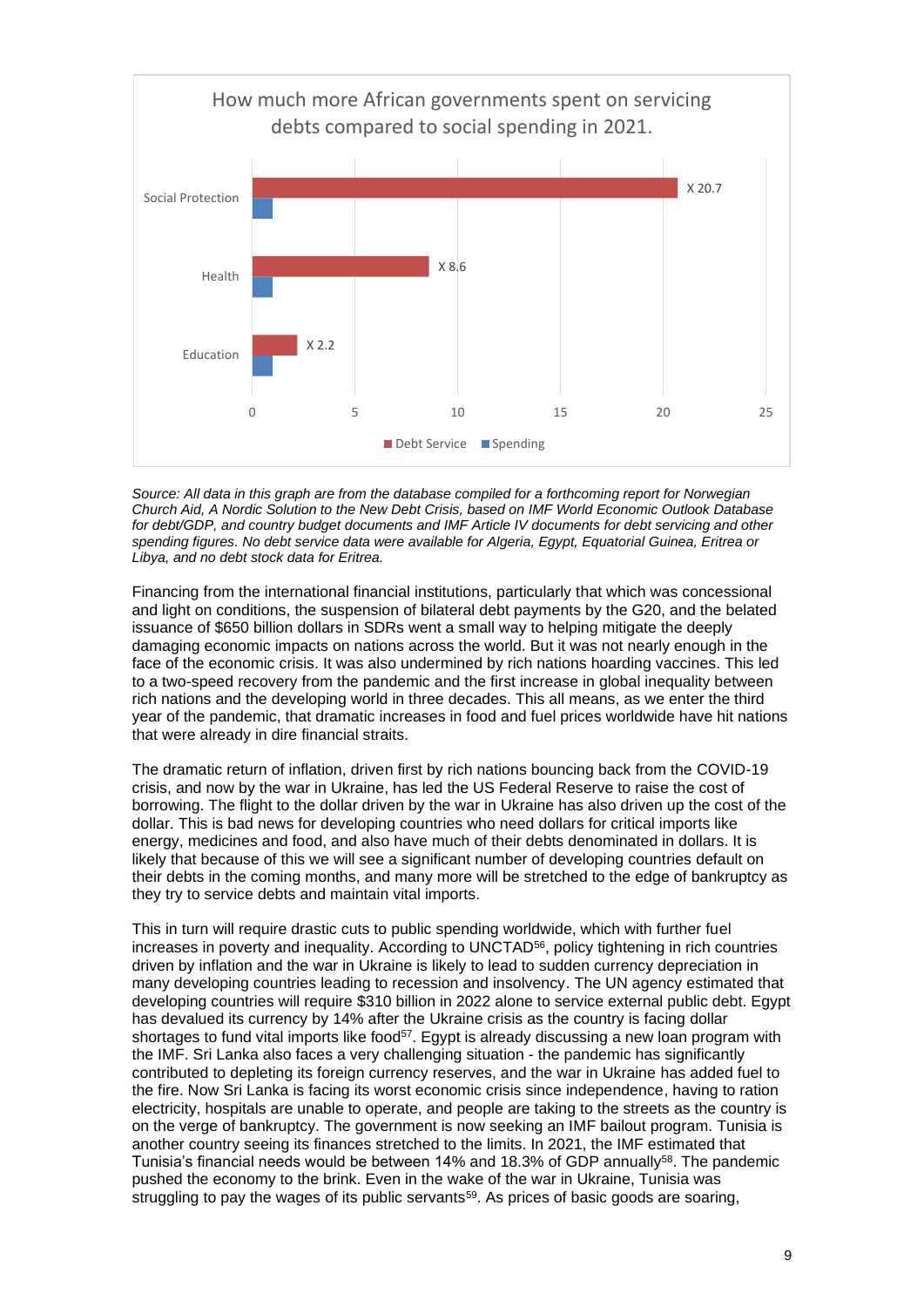Tunisia's credit rating has been degraded as the country is increasingly vulnerable to default $^{60}$ . The government is currently in discussions with the IMF for a bailout program that is likely to impose austerity measures and target public sector wages and subsidies which might lead to increased hardship and worsening inequality.

Oxfam's research showed that most of the IMF's emergency COVID-19 loans in the first year of the pandemic encouraged countries to pursue austerity in the aftermath of the health crisis, despite the many warnings, including from the IMF itself, that austerity risks crippling the recovery.<sup>61</sup> The IMF is now conditioning spending cuts in terms of GDP in several of its loan programs. This austerity trend is not limited to countries receiving IMF financing: 159 countries have plans to cut government spending in terms of GDP this year<sup>62</sup>. Raising consumption taxes that fall disproportionately on the poorest, reducing public sector wages and cutting social services will only lead to increased hardship.

Public spending on services like education, healthcare and social protection reduces poverty and the gap between rich and poor because the benefits of public spending represent a greater proportion of the incomes of poor people than rich people. Free healthcare benefits everyone in society for example, but because poor people spend a much greater proportion of their meagre incomes on health, the introduction of free healthcare disproportionately benefits them. In this way public services have been consistently shown to reduce poverty and inequality levels in a country. The same is true for social protection<sup>63</sup>. Across OECD countries public services already provide the poorest people with the equivalent of 76% of their post-tax income.

Conversely, cuts to public spending by governments drive up inequality and poverty and disproportionately impact on poor people, on women and those from minority groups.

## **3. THE BIG WINNERS: CORPORATE PROFITS AND BILLIONAIRES**

### **Soaring corporate profits at a time of crisis**

In September 2020, six months into the COVID-19 pandemic, Oxfam reported that 32 of the world's largest companies saw their profits jump by \$109 billion in 2020<sup>64</sup>. The research highlighted how corporations around the world have put profits and pay-outs to shareholders before jobs and workers' safety, pushing the costs and risks associated with COVID-19 down their supply chains. The report found that the 25 most profitable companies were expected to pay shareholders over \$378 billion in 2020 – equivalent to 124% of their profits. An excess profits tax on the 32 most profitable companies was estimated at the time to be able to raise \$104 billion to address COVID-19.

During 2021 these trends have continued. The value of the 1,200 largest companies in the world have seen a 56% increase since the beginning of 2019<sup>65</sup> and US corporates have been making record profits increasing by 37%, far outstripping inflation. At the same time, corporations are paying a smaller share of federal tax revenue than they were in the 1950s, dropping from one-third then to only one-tenth of the total today.<sup>66</sup>

While workers' wages fell, shareholder pay-outs broke all records in 2021 and global dividends surged to a record \$1.47 trillion, up 16.8% $67$ . Mining and financial companies are the biggest contributors to this growth<sup>68</sup>.

This trend of stagnating or falling wages against soaring corporate profits and rising inflation is repeated around the globe.

#### **Corporates fight to defend profits**

Not even a global pandemic has halted the nexus between corporations' skyrocketing profits and political influence. Corporate tax is the paradigmatic example. After years of negotiation, the OECD announced an agreement designed to end the race to the bottom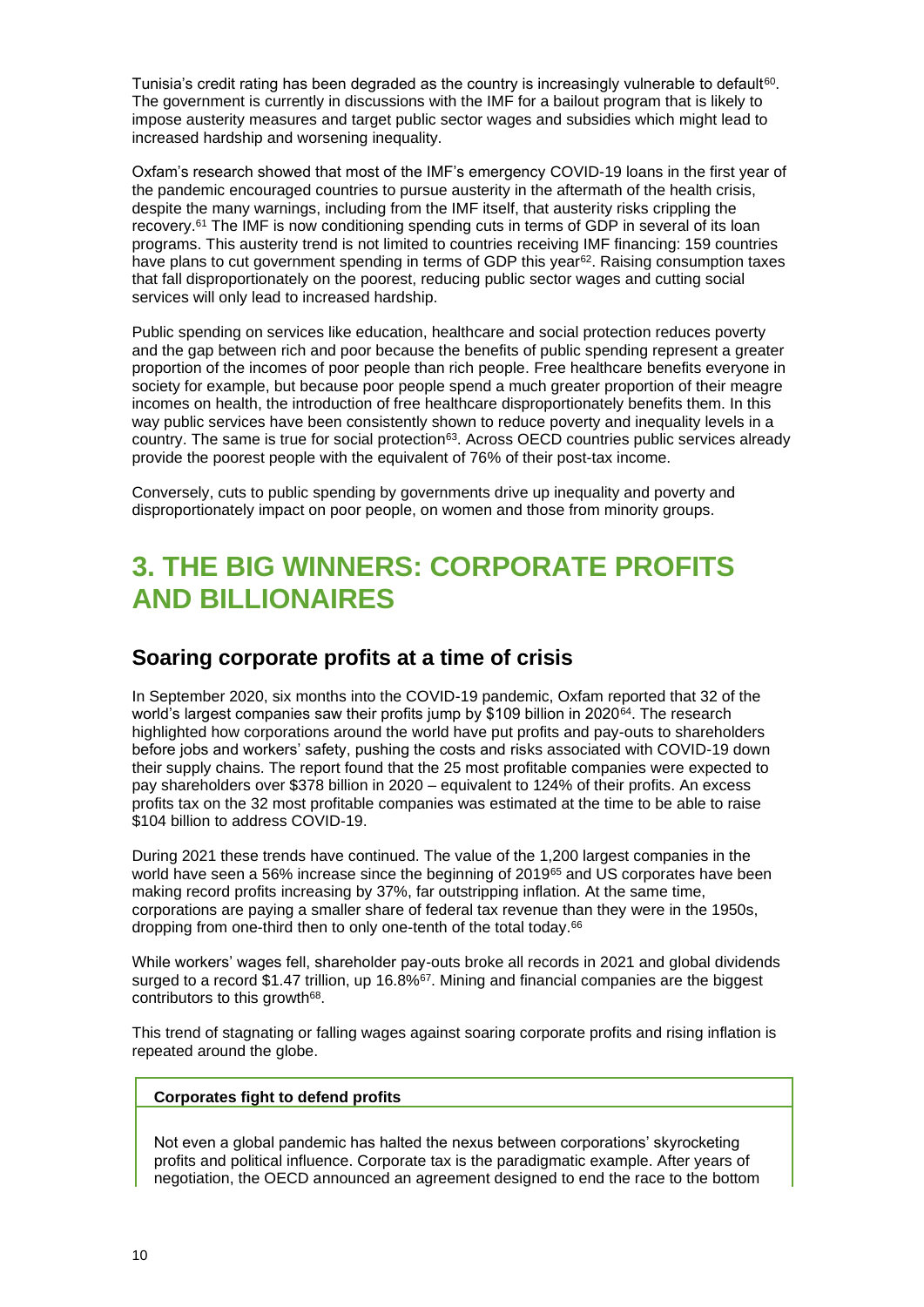on corporate tax — but the final agreement is riddled with loopholes, and would do almost nothing to raise desperately needed revenue in low-income countries.<sup>69</sup>

At the same time, President Biden's attempts to stop US corporations from abusing tax havens crashed and burned at the end of last year, despite broad popular appeal, as corporations spent a king's ransom on lobbying.<sup>70</sup> Big corporations' army of lobbyists took particular aim on swing voter Senator Joe Manchin, employing his former aides — an illustration of the corporate revolving door at work. $71$ 

Corporations were also successful in beating back calls to raise the US minimum wage above a paltry \$7.25 an hour, putting their profits above the well-being of their own workers.<sup>72</sup>

In arguably the most globally damaging example of corporations prioritizing profits over people, take the proposals to waive intellectual property protections and share the vaccine technology as a global public good (TRIPs waiver). While vaccine technology sharing could potentially save millions of lives, it would hit the bottom line of pharmaceutical companies who are vehemently opposed. After all, COVID-19 vaccines are the most profitable pharmaceutical products in history. Removing their monopoly, and ability to dictate market prices, would inevitably see vaccine prices plummet and the billions in guaranteed revenue eroded. More than 100 drug lobbyists were dispatched to Washington DC and €36 million spent in Brussels to fight against the proposed waiver.<sup>73</sup>

#### **Small businesses – left behind with focus on big corporates**

Small and medium-sized enterprises (SME), defined as 250 employees or fewer, are critical to global employment, and account on average for 70% of total employment and 50% of GDP.<sup>74</sup> Yet they have not fared in their recovery as well as corporations. Globally, 18% of small businesses reported they were closed as of September 2021. Of those that were operating, 36% indicated that they were doing so with reduced employment.<sup>75</sup> Women and minority-led businesses were more likely to be closed than the global average<sup>76</sup>.

Bailout programs during the pandemic have also been skewed towards large corporations and away from SMEs. In the United States, of the \$520 billion in Paycheck Protection loans, about one-third went to just 1.6% of the nearly 5.2 million borrowers in large amounts ranging from \$1 million and \$10 million.<sup>77</sup>

#### **Food and energy sector – squeezing ever more profits**

Now two years into the pandemic, the world is facing multiple crises and inflation and there is a worrying trend of companies taking advantage of the situation to bolster profits. Soaring energy prices have already pushed oil company profits to record levels. 25 top oil and gas companies made \$205 billion in profits in 2021<sup>78</sup>.

As prices of energy increased throughout 2021, hitting their highest in over a decade, both the profits and the profit margins of energy companies soared (see Table 2). This suggests that energy companies are taking advantage of the crisis to maximize corporate profit. Oil and gas companies increased share buybacks by 2,181% in the fourth quarter of  $2021^{79}$ , enriching shareholders who overwhelmingly represent the richest in society $80$  at the cost of consumers.

#### **Table 2: Net profit margins in energy sector and price of energy**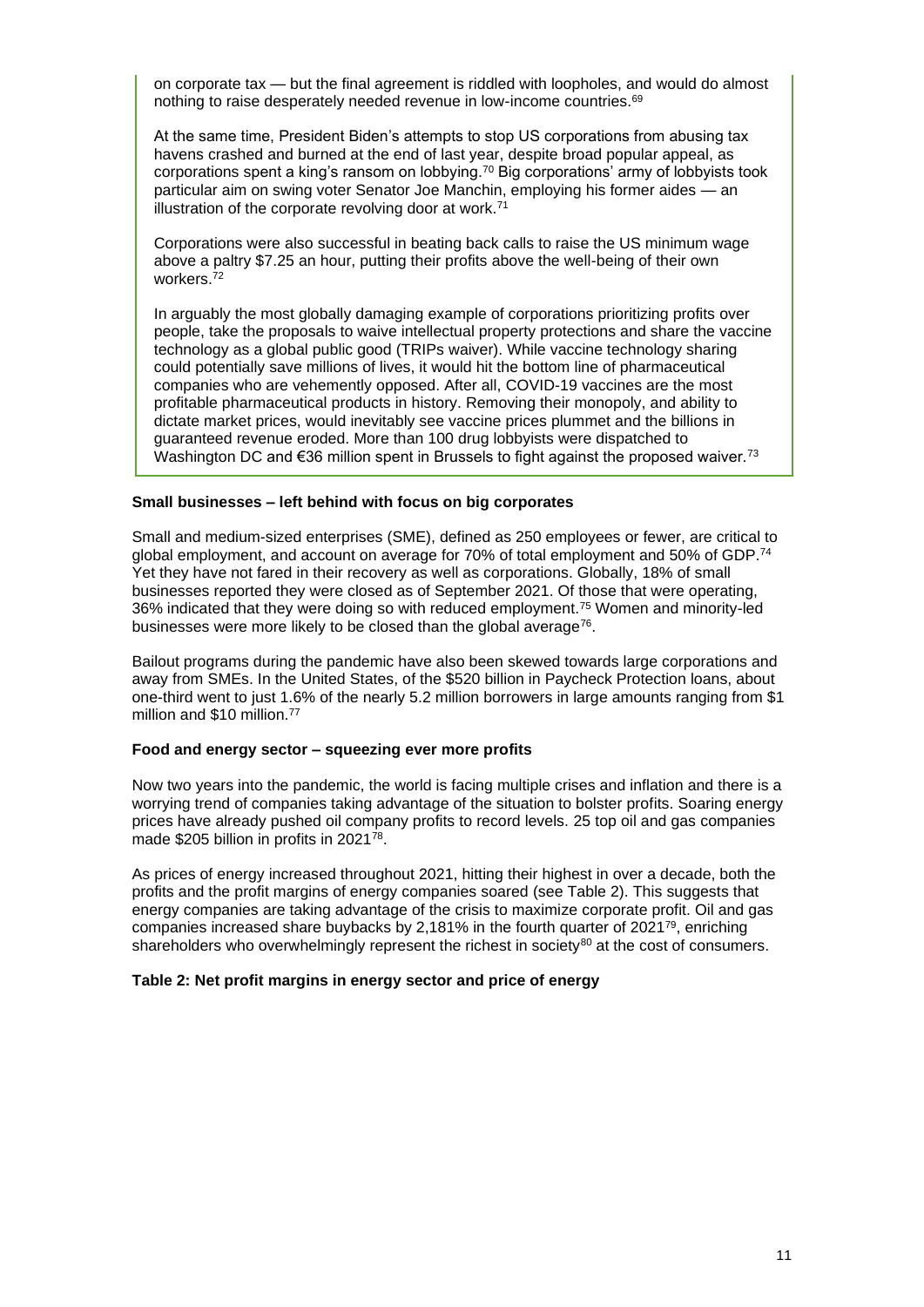

*Source: CSI Market<sup>81</sup>*

With food prices rapidly increasing, we can expect similar trends to play out in the food and beverage sector. Half of the 28 food and consumer goods manufacturers listed on the Fortune 500 have seen profit margins rise $82$  while in the US, for example - and even before the war in Ukraine began - grocery bills were forecast to rise by 22%<sup>83</sup> in 2022 compared to pre-pandemic levels.

Financial results for companies covering the start of the war in Ukraine are yet to be released, but looking at the performance of index funds that track agriculture companies, it is clear that investors recognize that agriculture companies will rapidly become increasingly profitable on the back of spiralling food prices<sup>84</sup>.

## **Billionaire wealth sees biggest increase in history**

During COVID-19, billionaire wealth has seen its biggest increase ever, and has now spiraled to its highest ever level.<sup>85</sup> This is the biggest surge in billionaire wealth since records began. A new billionaire has been created every 26 hours since the pandemic began<sup>86</sup>. The world's ten richest men have seen their fortunes double<sup>87</sup>. The world's small elite of 2,755 billionaires have seen their fortunes grow more during COVID-19 than they have in the whole of the previous 14 years – 14 years that themselves were a bonanza for billionaire wealth<sup>88</sup>.

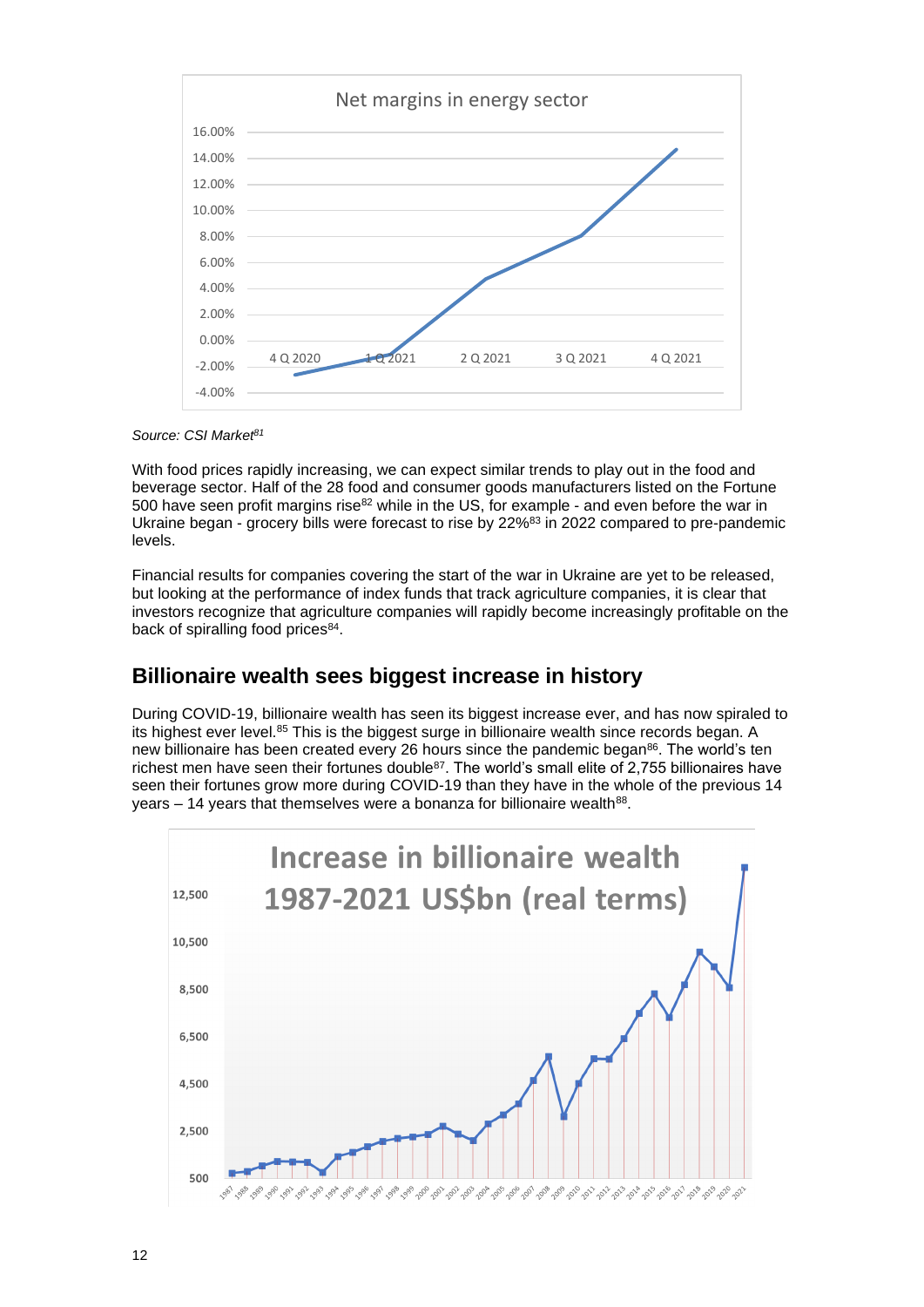#### *Source: Forbes/Oxfam calculations<sup>89</sup>*

As COVID-19 spread, central banks injected trillions into economies, aiming to keep the world economy afloat. Much of that stimulus has gone into financial markets, and from there into the net-worth of billionaires. Governments have pumped \$16 trillion dollars into the global economy since the start of the pandemic<sup>90</sup>, and in large consequence, billionaires have seen their wealth increase by \$5 trillion, rising from \$8.6 trillion to \$13.8 trillion since March 2021*<sup>91</sup>*, as this government intervention has driven up stock prices<sup>92</sup>.

Both the current wealth of extremely rich people and the rate at which they are accumulating wealth are unprecedented in human history. In the US, wealth concentration at the very top now surpasses the peak of the Gilded Age of the late 19th century, with little sign of abating.<sup>93</sup> In the past year we have seen billionaires travel to space, at a time of unprecedented rising poverty and suffering on planet Earth.

Elon Musk, the world's richest man $94$ , has received billions of dollars in government subsidies,  $95$ while violating labor laws and undermining the efforts of factory workers to organize,<sup>96</sup> and in 2018 paying no federal income taxes.<sup>97</sup> Mr. Musk, who paid a "true tax rate" of 3.27% between 2014 and 2018<sup>98</sup>, criticized a proposed billionaire tax in 2021, arguing that his "plan is to use the money to get humanity to Mars and preserve the light of consciousness."<sup>99</sup>

In India, the wealth of billionaire Gautam Adani has multiplied eight-fold during the pandemic<sup>100</sup> and he has significantly benefited from fossil fuels, a sector in which he is growing his footprint.<sup>101</sup> As reported in the *Financial Times*, Adani has made use of state connections and become the country's largest operator of ports and its largest thermal coal power producer, and wields market control over power transmission, gas distribution, and now privatized airports,<sup>102</sup> all once considered public goods.

#### **Way forward**

The corporate sector is driving inequality and governments should act to ensure that it is wages not prices and profits that increase.

This is the time for governments to radically rein in corporate power and create an economy for everyone. We need an economic model that puts people at the center, protects the most vulnerable, shares profits equitably, and is grounded in democracy. Both governments and the private sector have a role to play in this reform<sup>103</sup>.

## **4. AN URGENT ECONOMIC RESCUE PLAN**

### **Protect the poor from inflation now**

Before the pandemic, half of humanity did not get any social security benefits.<sup>104</sup> Lockdowns spurred an unprecedented expansion in social protection programs around the world.<sup>105</sup> Yet that growth has not kept pace with needs: the ILO estimates that the global funding gap to achieve a "social protection floor for all" (i.e. a set of universal minimum old-age, child, disability, and maternity benefits) has increased by a third due to the pandemic and amounted to \$707 billion in 2020.<sup>106</sup> That figure excludes unemployment benefits or workforce development programs for those who lost their jobs – there are still an estimated 23 million fewer jobs in the world today than there would have been without the pandemic.<sup>107</sup> And that was before the economic impacts of the war in Ukraine worldwide.

#### **Protect people through cash transfers**

Where no adequate social protection schemes exist for unemployed workers, the elderly, people with disabilities, children and mothers, governments must provide income support by way of new cash transfers, seeking to include those not yet covered and expanding such schemes to all residents, including migrants and refugees. New measures must uphold women's independent rights to social protection and ensure that benefits are adequate and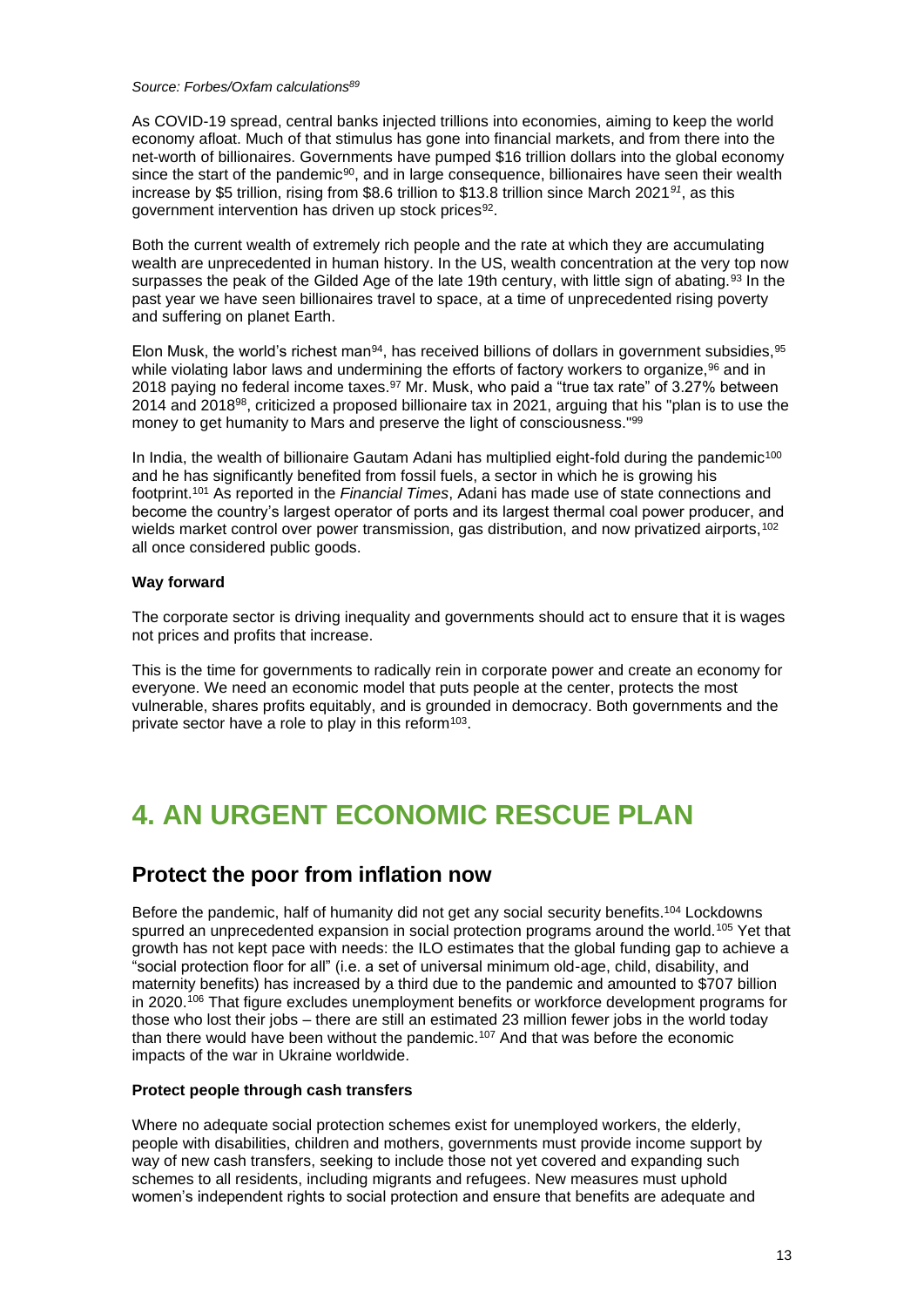reliable, coverage universal, protection comprehensive, financing progressive and governance accountable. This is the time to take bold steps towards universal social protection that is responsive to shocks.

#### **Create a Global Fund for Social Protection**

Without help, providing even a minimum social protection floor is out of reach for low-income countries. There is an urgent need to set up an international financing mechanism for social protection that will enable them to provide essential income security for their populations, and to maintain these services in times of severe crisis.<sup>108</sup> This is an international obligation that is long overdue.

#### **Index wages and benefits on inflation**

Governments should step in to protect the purchasing power of vulnerable people. One quick solution is the automatic indexation of cash transfers and wages on inflation at short intervals (e.g., three-month lag). The IMF should also suspend program conditionality requiring nominal wage freezing for public sector workers.

#### **Control prices**

Automatic indexation will not protect most extremely poor people who are self-employed and do not receive benefits. Cash transfers do not always reach everyone who needs them and will not prevent people from going hungry or cold when food or energy prices spike. Governments should seek to control food and energy prices directly. Oxfam calls for:

- **Permanent cuts in VAT and sales taxes on staple food products:** Temporary cuts may not be passed on to consumers. Such taxes increase poverty and inequality even in the absence of crises. The IMF should refrain from advising or requiring governments to expand VAT coverage to staple food products and should instead advise them to remove any such taxes.
- **Limited and/or temporary subsidies on staple food products**: Governments can and should act to keep the price of food affordable for ordinary people. Increases in school feeding programs to cover more meals, more children and holiday periods can relieve family finances and keep them learning. The price of basic foods can be subsidized, with all families entitled to a guaranteed amount of food at affordable prices.<sup>109</sup> Subsidies can be expensive for governments and need to be designed carefully, but they remain an important way in which governments can protect populations from the hunger driven by rapidly rising prices.
- **Regulated markets**: Governments should avoid export bans and identify measures to rein in and re-govern markets. Market transparency must be increased, and new rules implemented to prevent excessive financial speculation from fuelling food price volatility.
- **Transformed food systems**: We need a food system that works for everybody. This means a food system that can stand against shocks such as the climate crisis and rapid food inflation on international food markets and does not contribute to environmental destruction. Governments must provide the public funding necessary to create fair, gender-just, and sustainable food systems, namely by investing in women smallholder farmers and focusing on agroecological production which is inherently less dependent on imports of feed and agricultural inputs, and more resilient to climate change impacts.
- **Safeguarding food security in trade policies**: International trade rules should support the development of local and regional food systems and avoid unfair competition with big agriculture conglomerates. Regulating domestic food industries of high exporting countries is needed to ensure exports do not threaten the development and stability of local and regional markets**.**

### **Cancel unpayable debts**

World leaders recognize the risk that cascading defaults pose to global economic recovery.<sup>110</sup> Yet to date all of the measures taken have been half measures. Most COVID-19 related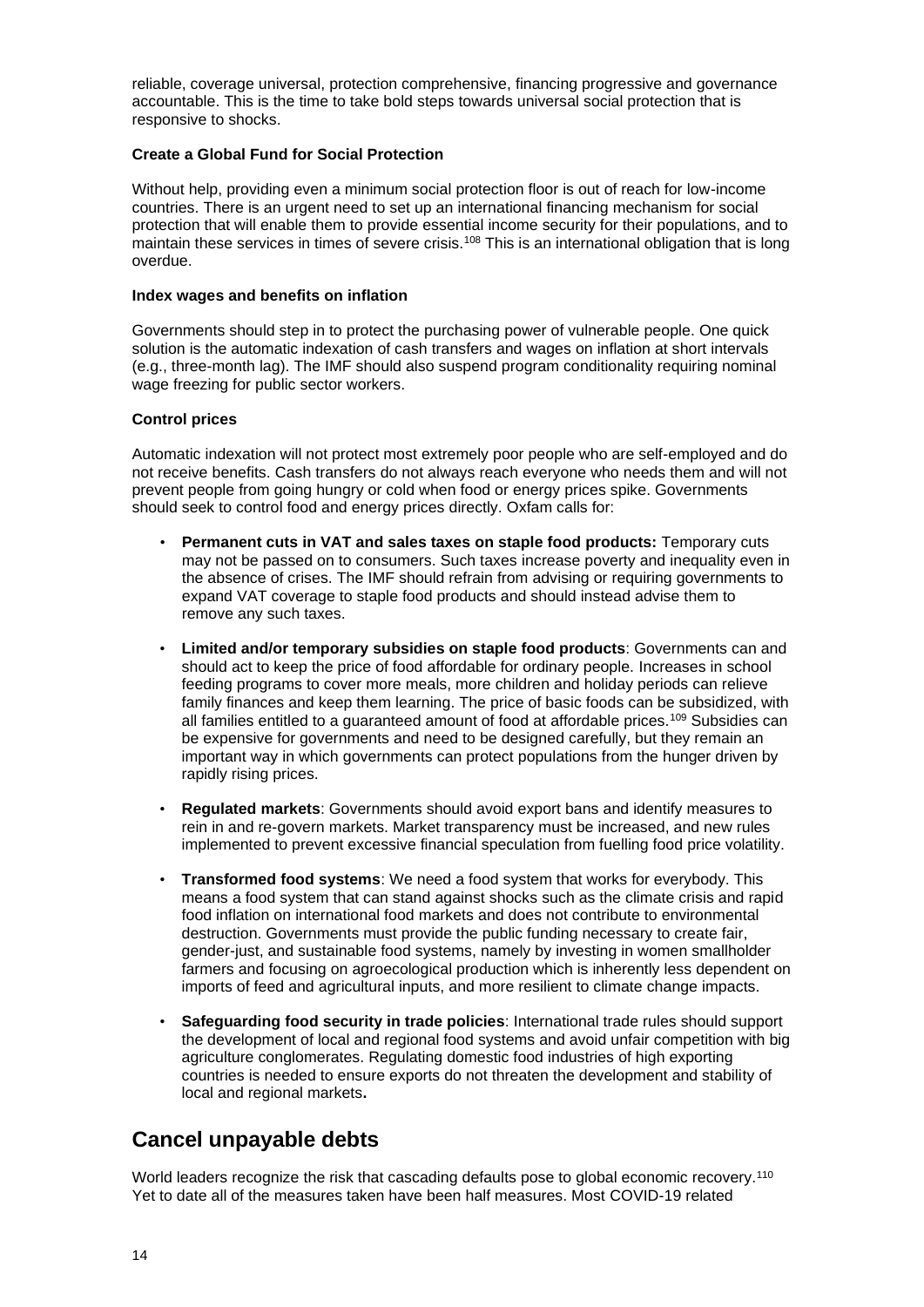financing mobilized for developing countries has come in the form of loans adding to already excessive debt burdens.<sup>111</sup> The global community continues to drive the car towards the cliff out of fear that it will not start again if they use the breaks. The two main initiatives meant to relieve debt – the Debt Service Suspension Initiative (DSSI) and the Common Framework – have proven largely ineffective. The DSSI only suspended, not cancelled, \$12.9 billion in debt payments in 2020 and 2021.<sup>112</sup> This was merely kicking the can down the road. The Common Framework has so far managed to neither cancel nor suspend any debt at all. Only three countries have applied and are tied up in process.<sup>113</sup>

#### **Cancel all debt payments in 2022 and 2023 for all the low and lower middle-income countries that need it.**

In January this year, the World Bank estimated that 33 countries were already "in" or at "high" risk of debt distress<sup>114</sup> – yet they were expected to make debt payments exceeding \$33 billion in 2022 alone.<sup>115</sup> This is very much a conservative estimate. 60 countries have serious liquidity problems, defined as having a debt service obligation of over 15% of GDP <sup>116</sup>. This is precious money out the door – money needed to afford soaring food import bills and ongoing COVID-19 responses, let alone investments in an equitable and sustainable future.

#### **Immediately suspend debt service for countries applying to the Common Framework and address shortcomings of process, particularly private creditor participation**

A freeze on debt service payments until a debt restructuring agreement is reached would provide interim relief to stressed debtors and an incentive to all creditors to bring the process expeditiously to conclusion.<sup>117</sup> No credit rating revision should be allowed during that time.

A plan should also be put into place to develop a new global architecture for dealing with debt emergencies in 2022. The Common Framework is not up to the task. It has failed to provide a "common solution" to all debtors that show clear signs of distress, and continues to apply a case-by-case approach to countries that come hat in hand at the verge of bankruptcy. The lack of participation of private creditors, who account for about one-third of the outstanding debt of low- and lower-middle income countries, in the debt relief effort has been a major stumbling block. Creditor countries should change their laws to prevent vulture funds from holding up collective debt restructuring efforts.

#### **The World Bank and IMF must play their part**

Multilateral institutions, which account for about one-third of the outstanding debt of low- and lower-middle-income countries, have proven to be extremely reluctant to provide debt relief – despite rhetoric to tackle debt challenges facing lower-income countries from the heads of World Bank and IMF. While the IMF has set up a facility for donors to cover payments owed by low-income countries to the IMF, its surcharges have been adding salt to debt wounds with borrowing countries expected to pay an extra \$4 billion through the end of 2022.<sup>118</sup> The World Bank has avoided its responsibility by claiming it cannot provide debt relief without jeopardizing its own AAA credit rating. Given this was not the case during previous rounds of debt cancellation under the HIPC initiative, it is a weak excuse.<sup>119</sup>

The IFIs can also do more to support countries on the path to debt sustainability. The IMF approved last year a new Sovereign Risk and Debt Sustainability Framework (SRDSF). Country reports should include analyses of the long-run consequences of climate change on public finance (including adaptation finance). Debt sustainability reports should be published with data on all creditors, maturity profile of debt, and other relevant information.

#### **Fix the broken system for sovereign credit ratings**

Credit rating agencies keep the cost of borrowing disproportionately high for developing countries and prevent them from borrowing for the long term. Fears of downgrades by credit rating agencies deterred most countries from even asking for the fiscal relief that was desperately needed. Developing countries were nevertheless punished with over 95% of credit rating downgrades, sometimes despite milder pandemic-induced economic downturns.<sup>120</sup> This has created a vicious cycle of spiraling debt and fat profits for private creditors who reap the benefits of high yields while remaining immune to any downsides.

#### **Support a sovereign debt restructuring mechanism**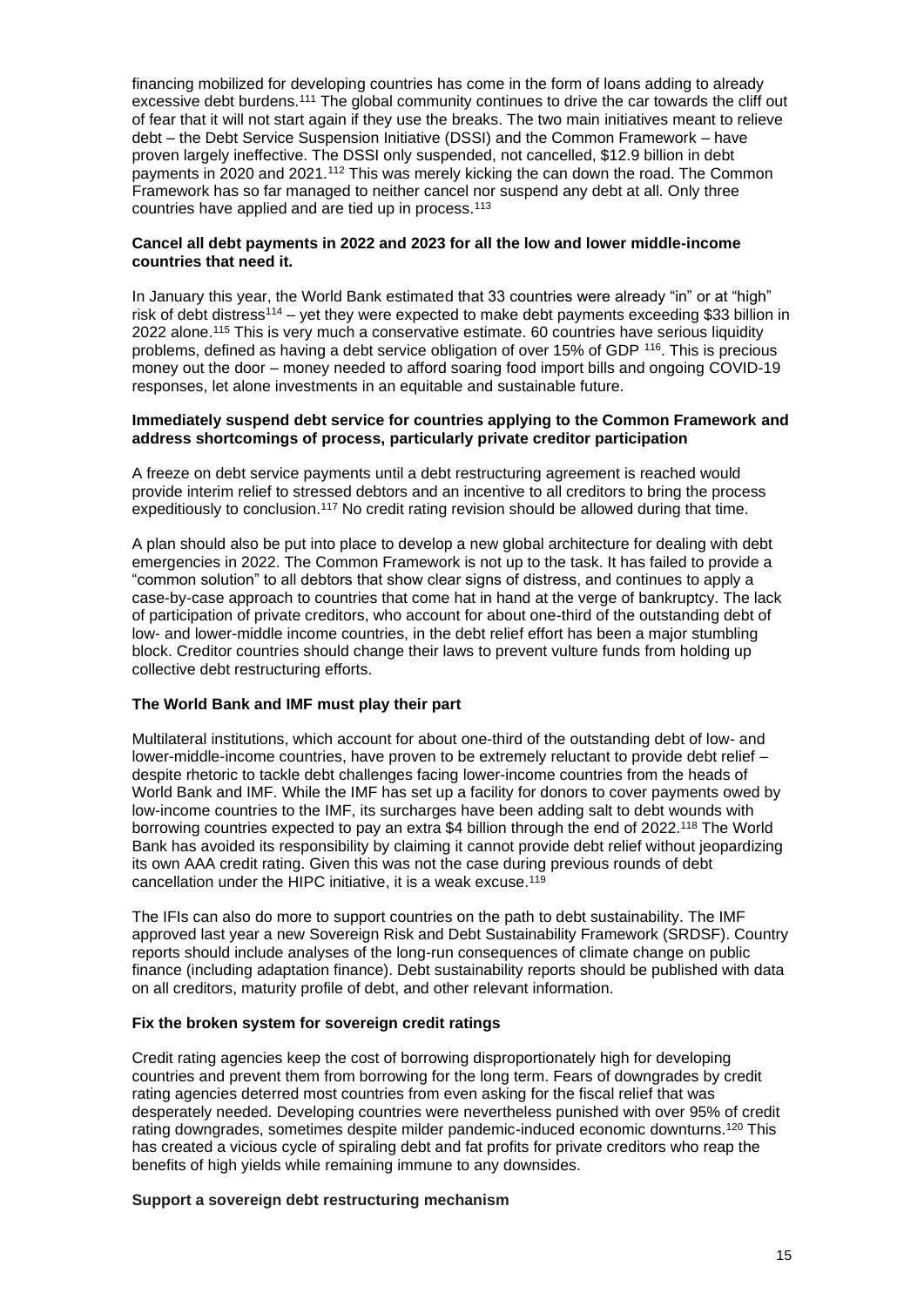Most of the world has its eyes on the war in Ukraine, but Ministers of Finance in low-income countries are anxiously watching something else: the actions of a handful of powerful central bankers. If these bankers increase interest rates, lower-income countries know what happens next: capital outflows (for US treasuries and other rich government assets), currency depreciation, and the cost to repay lenders surge (lending that was likely precipitated by the same central bankers' decision to reduce interest rates). Unlike in previous taper-tantrums, the pandemic has already depleted the economic defenses of most lower-income countries. Central bankers are effectively declaring economic war on the most vulnerable, and entrenching divergent recoveries.

Major central banks, in particular those of the US and EU, must publicly acknowledge the impacts of their monetary policies (e.g., future increases in interest rates) on developing economies and take actions to mitigate related harms (such as using SDRs to purchase foreign currencies most impacted by capital flight). But these are only mitigating measures that central banks can play part in – so what is needed is political support for a sovereign debt restructuring mechanism that can reconcile for the damaged caused.

#### **Support an automatic mechanism for a debt payment moratorium in the wake of a catastrophic external shock (such as extreme climate events, natural disasters, pandemic, military aggression or other)**

The world is seeing a multiplicity of dramatic shocks that impact on countries' ability to protect people's well-being at the same time as honouring debt obligations. The COVID-19 pandemic constitutes one striking example, but we could also think of climatic extreme events such as hurricanes or droughts, natural disasters such as the volcanic eruption in Tonga or the war in Ukraine. In these situations, governments find themselves having to repay external debt obligations at the same time as facing the impacts of catastrophic events and finding financial resources to pay for the emergency, reconstruction and recovery.

For such cases, civil society organizations are proposing that governments and international institutions set up an automatic mechanism for a debt payment moratorium in the wake of a catastrophic external shock. Such a mechanism should cover public and private lenders, and should be in addition to immediate access to non-debt creating resources for dealing with the emergency and financing the reconstruction and recovery.

## **Reallocate and re-issue Special Drawing Rights**

The \$650 billion-worth of Special Drawing Rights (SDR) issued in August 2021 were distributed according to quotas rather than needs, in line with IMF rules. This means that \$400 billion went to high-income countries, \$230 billion to middle-income countries, and \$21 billion to low-income countries, despite the latter's tremendous needs. Going a little way to make up for that inequity, G20 countries committed to reallocating \$100 billion of their share back to lower-income countries. Seven months later, we have still only seen firm pledges of \$36 billion.<sup>121</sup> The US, which received the lion's share of the issuance at \$113 billion worth of SDRs, has yet to commit a dime.

#### **Reallocate more SDRs to developing countries**

Rich countries must reallocate at least 25% of their SDRs to developing countries in a way that does not add to their debt burden and without conditions. Given that the IMF cannot and should not absorb \$100 billion in SDRs, multilateral development banks like the World Bank or the African Development Bank should move urgently to set up alternative channels to put reallocated SDRs to use. There are other creative means to supporting lower-income countries with SDRs. In the UK, for example, groups are calling for the government to leverage its SDRs by selling other foreign currency and donating pounds to the World Health Organization (WHO). On the recipients' side, SDRs have already proven to be a breath of fresh air. Within five months a large number of countries had already used some portion of their new allocation and 39 countries had recorded SDRs in their government budgets or had used them for fiscal purposes.<sup>122</sup>

#### **Make the Resilience and Sustainability Trust fit for purpose**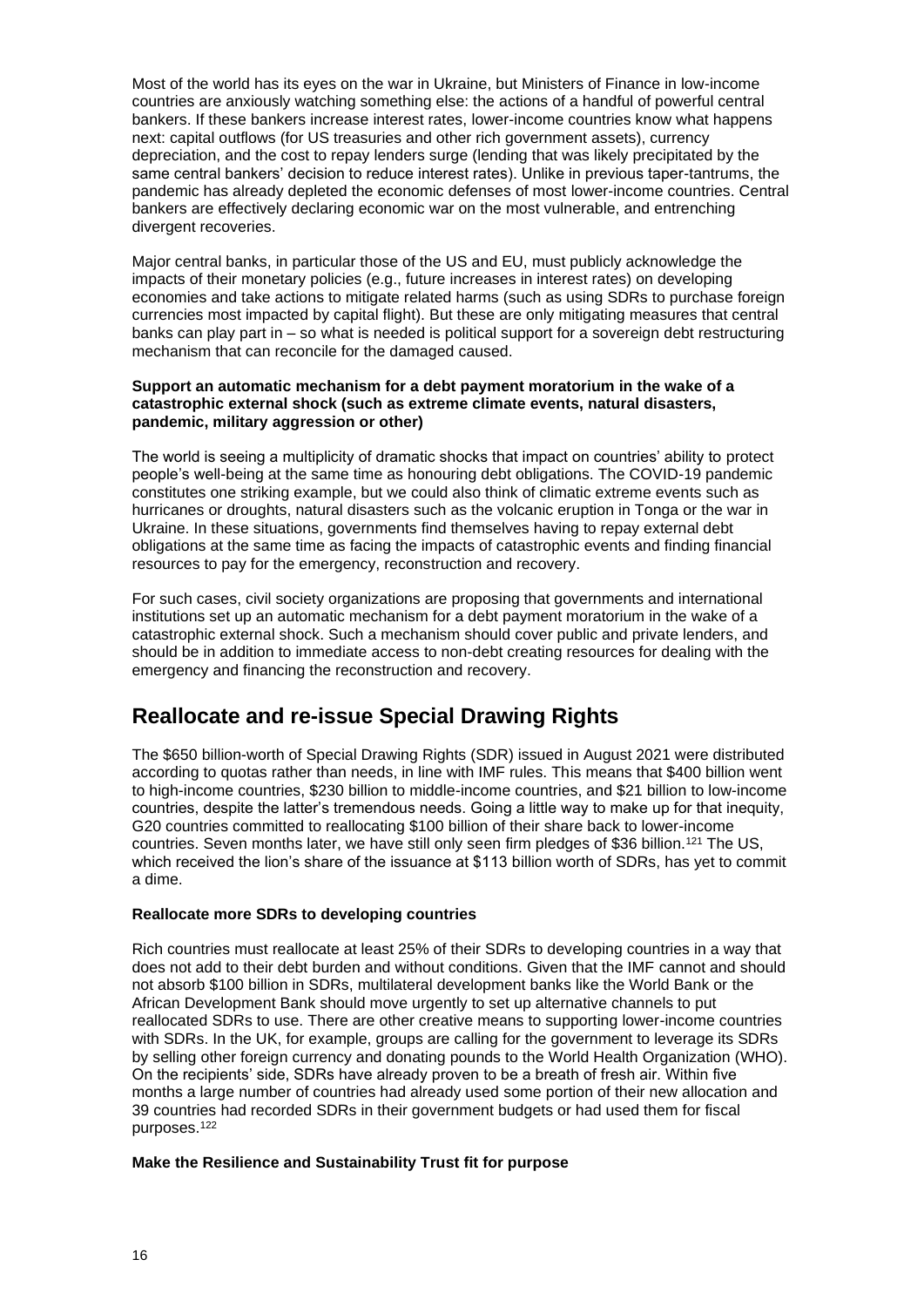The IMF must ensure that its new Resilience and Sustainability Trust (RST) set up to channel SDRs avoids conditionality and is as concessional as possible. There should be flexibility in the RST's use to respond to current and future crises. Access to the RST should not be contingent upon countries having an IMF program in place which creates a new form of conditionality, reducing the relevance, accessibility and speed of this channel.

#### **Issue a new general allocation of SDRs**

All options need to be on the table at this point to address the crisis we are facing. In 2020, many were calling for an issuance of \$3 trillion-worth of SDRs. It is no secret that the agreed \$650 billion figure was not based on needs but rather on political viability. As the debt can was kicked down the road, the needs are greater now.

#### **The IMF should consider selling gold**

If the IMF were to sell just 12% of its gold holdings today similar to what was done in 2009, it would raise over \$21 billion that could be available to provide debt cancellation or be used for concessional financing as a second-best option. 123

#### **Highlights and lowlights of the IMF and World Bank's COVID-19 financing response**

#### **The good:**

- The IMF deployed emergency financing surpassing \$100 billion<sup>124</sup> in less than six months, most of which was given as emergency financing, free of conditionality, while urging countries to spend what they needed to fight the pandemic.
- The IMF rallied support from donors for its Catastrophe Containment Relief Trust (CCRT) in order to provide some relief on debt owed by low-income countries to the IMF.
- The IMF secured its shareholders' support for a historical \$650 billion issuance of SDRs.
- The World Bank committed to redirecting \$160 billion for the COVID-19 response, and frontloaded concessional resources from the International Development Association (IDA19) for low-income countries.
- The World Bank set aside up to \$20 billion for vaccine support.
- The World Bank raised \$93 billion for its IDA20 package.

#### **The bad:**

- The IMF's SDR issuance remained insufficient, took too long to materialize mainly because of the US vetoing it, and the lion's share of it went to rich countries who are now failing to share what they don't even need.
- The IMF did not seriously entertain gold sales as a source of financing.<sup>125</sup>
- The IMF continued to impose surcharges on countries that have had to undertake large borrowings and are unable to pay their debts back quickly.
- The IMF, while encouraging countries to "spend, spend, spend, but keep the receipts," has encouraged austerity once the pandemic recedes.<sup>126</sup>
- The World Bank has refused to provide even a minimal amount of debt relief.
- The World Bank did not increase the concessionality of COVID-19 lending (for instance by offering only grants for vaccines) despite the debt crisis and immense financing needs.
- The World Bank did not do enough to support countries to remove financial barriers in healthcare, including user fees, which exclude millions from life-saving care.<sup>127</sup>

### **Increase aid now**

Donors should provide immediate emergency support to respond to the multiple crises and save lives. But most importantly, donors should not shift focus away from their existing aid commitments, including for both the COVID-19 response and for the medium-term achievement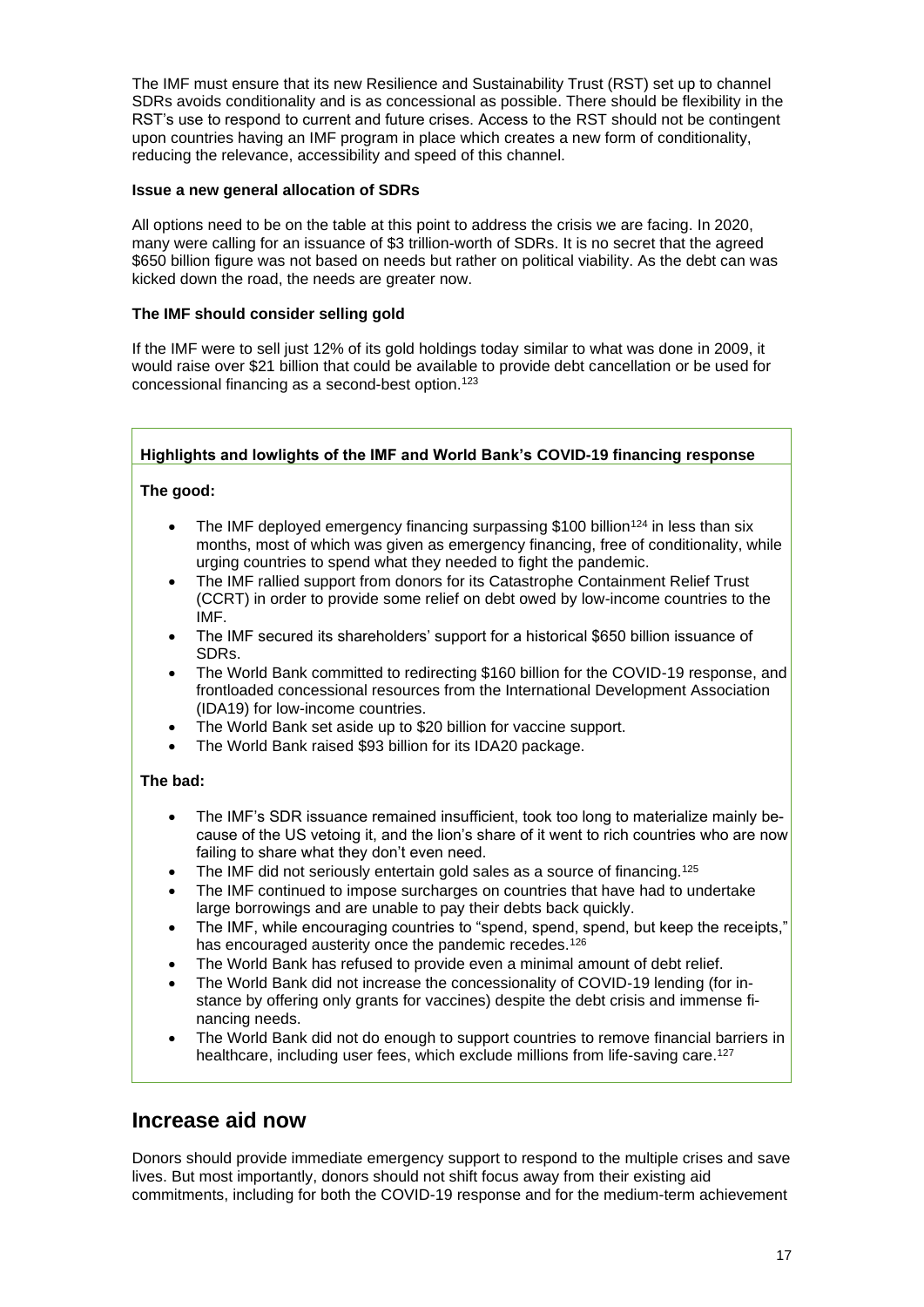of the UN's Sustainable Development Goals (SDGs). Aid needs are expected to increase as a result of the global economic repercussions of the war in Ukraine. Unfortunately, some donors are already diverting needed development and humanitarian funding.

#### **Meet existing urgent needs**

Only 3% of funds have so far been given to the UN's \$6 billion appeal to relieve widespread hunger happening now in Ethiopia, Somalia and South Sudan<sup>128</sup>. Donors have also fallen far short of the estimated rich countries' fair share of aid in response to the COVID-19 crisis; that would be nearly \$300 billion.<sup>129</sup> While data are still not final, donors only marginally increased overall aid numbers during the pandemic, from 0.3 % of total Gross National Income (GNI) in 2019 to 0.32% of total GNI in 2020.<sup>130</sup> This is vastly below the global 0.7% of GNI target needed to achieve sustainable development, and well under the amount of aid needed to respond to the current moment.

#### **Secure new funding for the Ukraine crisis**

Oxfam urges donors to meet Ukraine's needs with new funding that is additional to existing aid budgets. Oxfam applauds the announcements made by several donor countries to assist refugees, but urges them to confirm that this funding will be additional to pre-crisis budgets.<sup>131</sup> We are already seeing the impact in some lower-income countries of aid shifting away from their COVID-19 responses and funding for SDGs.<sup>132</sup>

#### **Do not spend aid in donor countries**

An additional concern is that as bilateral donors provide more support to host refugees from Ukraine, they will be tempted to count these contributions within their Official Development Assistance (ODA) commitments, possibly displacing needed funds to respond to humanitarian and development challenges elsewhere. In 2015 – when half as many refugees made their way to Europe from Syria and beyond – donor countries responded by counting on average 11% of their aid commitments to pay to support them $133$ .

#### **Use aid to empower recipients**

While dealing with a humanitarian crisis, donors should not refocus their efforts away from aid mechanisms that have proven to provide sustainable results. Delivering aid through direct budget support to poorer countries, where sufficient capacity exists to hold governments accountable, is the best way to build sustainable local capacity and respond to local priorities. Both humanitarian and development aid should also prioritize support for local actors. USAID administrator Samantha Power's recent commitment to localize 25% of the agency's aid should be seen as an inspiration to how all northern donors provide assistance<sup>134</sup>.

#### **The IMF and World Bank should increase concessional financing**

With the recent replenishment of IDA20, the World Bank should disburse as much grant financing as possible to low-income countries and approve such financing for well-governed countries in the form of budget support as quickly as possible. It should also activate its crisis windows and its food security and famine-related funds and protocols. The IMF, meanwhile, has received a resource injection into its Poverty Reduction and Growth Trust (PRGT) and expects more through SDR reallocations from some countries. It should immediately scale back on financing through traditional conditionality-based programs and ramp up its conditionality-free emergency financing as it did at the onset of the pandemic through the PRGT's Rapid Credit Facility.

### **Taxing wealth**

All countries, rich and poor, should raise more public revenue in a progressive way to fund the social protection and services necessary to cope with the multiple crises and fend off austerity measures that would only compound them.

#### **Tax the rich and big corporations**

To avoid spending cuts and raise more tax revenue in a progressive way, governments should implement short-term tax actions that both help address the inflation effects and tax money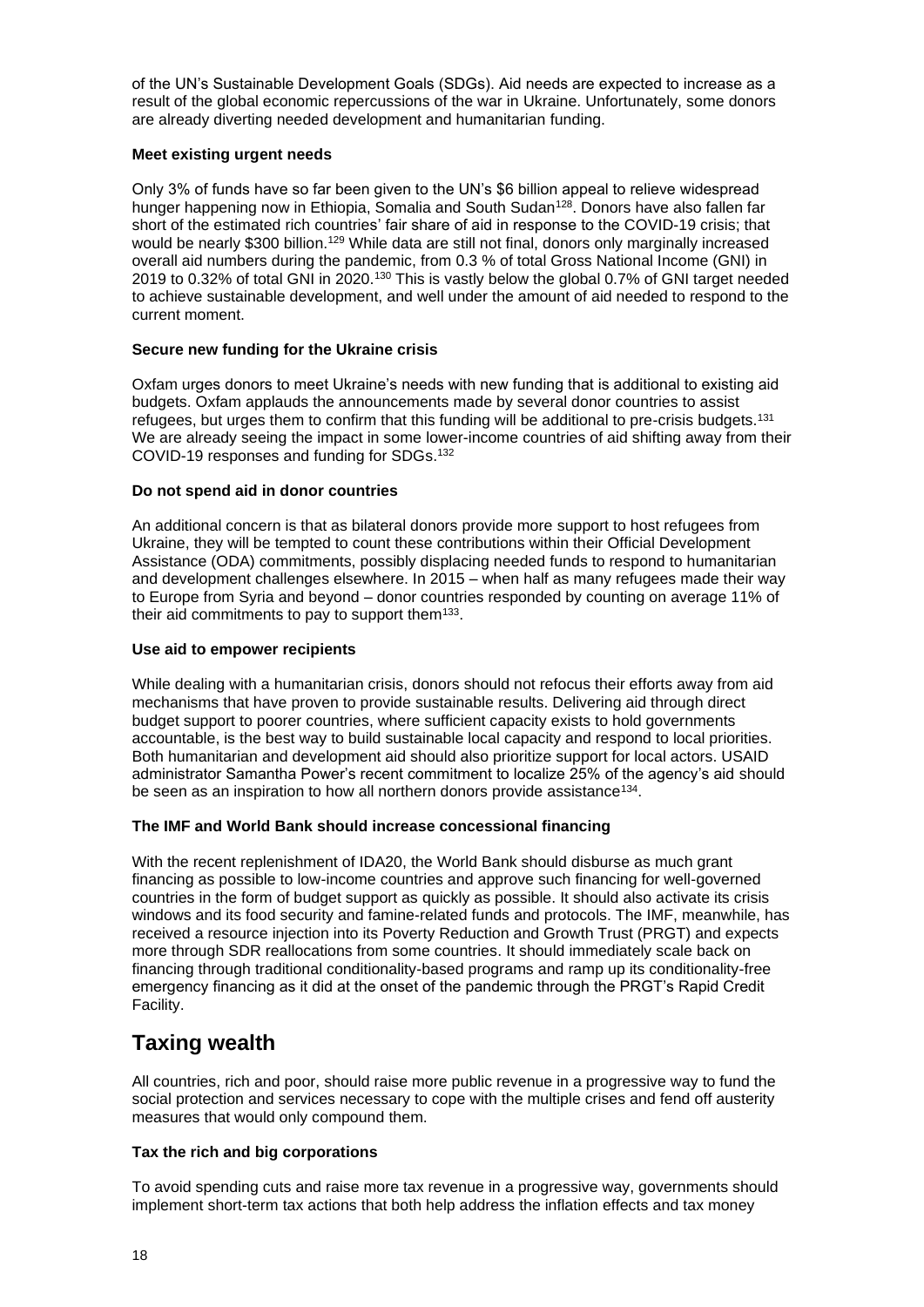where it is: with the wealthiest people, in windfall tax profits and in hidden offshore wealth. Excessive wealth is corrupting politics and destabilizing countries, so taxing that wealth is good for democracy, and not just government finances.

Oxfam is calling for the implementation of solidarity taxes to fund support for people facing rising energy and food costs, as well as to fund a fair recovery. These solidarity taxes can be in the form of one-off wealth taxes, temporary increases in capital gains taxes or personal income taxes on high incomes. Such taxes are not just fair but are increasingly recognized as a good economics by voices such as the OECD and the IMF.<sup>135</sup> Argentina adopted a one-off wealth tax on the wealthiest last year as part of its COVID-19 recovery plan and is now considering introducing a one-off tax on billions of undeclared offshore assets.<sup>136</sup>

- Permanent taxation of wealth to rebalance the taxation of capital and labor. A progressive net wealth tax of just 2% on personal wealth above \$5 million, rising to 3% for wealth above \$50 million and 5% for wealth above \$1 billion could generate \$2.52 trillion worldwide, enough to lift 2.3 billion people out of poverty, make enough COVID-19 vaccines for the world, and deliver universal healthcare and social protection for everyone living in low- and lower middle-income countries (3.6 billion people).<sup>137</sup>
- More ambitious and fairer international rules than the deal brokered last year by the OECD*<sup>138</sup>* to tax multinational corporations' profits in order to put an end to tax havens abuse and to the race to the bottom on corporate taxation.

#### **Uncover hidden wealth**

In order to tax the wealthiest, we need to know where their wealth is. But as recurrent leaks about tax havens have taught us, the rich have at their disposal a system of offshore secrecy that allows them to shield their wealth.<sup>139</sup> Around 8% of the world's financial wealth is estimated to be stashed in tax havens, and for Africa it is as much 30%.<sup>140</sup> While research shows that virtually nobody uses tax havens except the richest 1%, the wealthiest 0.01% are estimated to be evading around 25% of their taxes by stashing their wealth offshore.<sup>141</sup> The corrosive effects of hidden wealth and offshore secrecy go well beyond lost taxes however, and include corruption, money laundering and political capture by a wealthy elite.<sup>142</sup>. Oxfam is calling for:

- A global asset registry<sup>143</sup> to disclose the true owners of assets such as property, stocks, companies, trusts and other assets.
- The closing of loopholes in the automatic information exchange of financial information between tax authorities; this information should be accessible to all developing countries.
- End the use of shell companies and strengthen the adoption of effective blacklisting process.

#### **End crisis profiteering**

While it destroyed many small and some large businesses, the pandemic has generated record profits for some large corporations, especially in the pharmaceutical and information technology industries.<sup>144</sup> With rising food and energy prices and record-breaking arms sales, more companies are set to profiteer from the war in Ukraine. Governments have sought to limit war profiteering on some occasions in the past and now should be no different. The OECD and the EU have proposed that governments impose windfall taxes on the energy companies making record profits from skyrocketing energy prices to support people facing rising energy bills. <sup>145</sup> Italy is the first country to impose such as a windfall tax.<sup>146</sup> Oxfam is calling for:

• Ambitious excess profit taxes to capture the windfall profits of corporations across all industries. In September 2020, Oxfam estimated that such a tax on just 32 superprofitable corporations could have generated \$104 billion in revenue.<sup>147</sup>

#### **Abandon austerity**

There are many opportunities for governments to increase their revenues progressively. Yet, the IMF has been encouraging or conditioning the adoption of austerity measures across most countries it is lending to "once the crisis abates" since the beginning of the pandemic.<sup>148</sup> This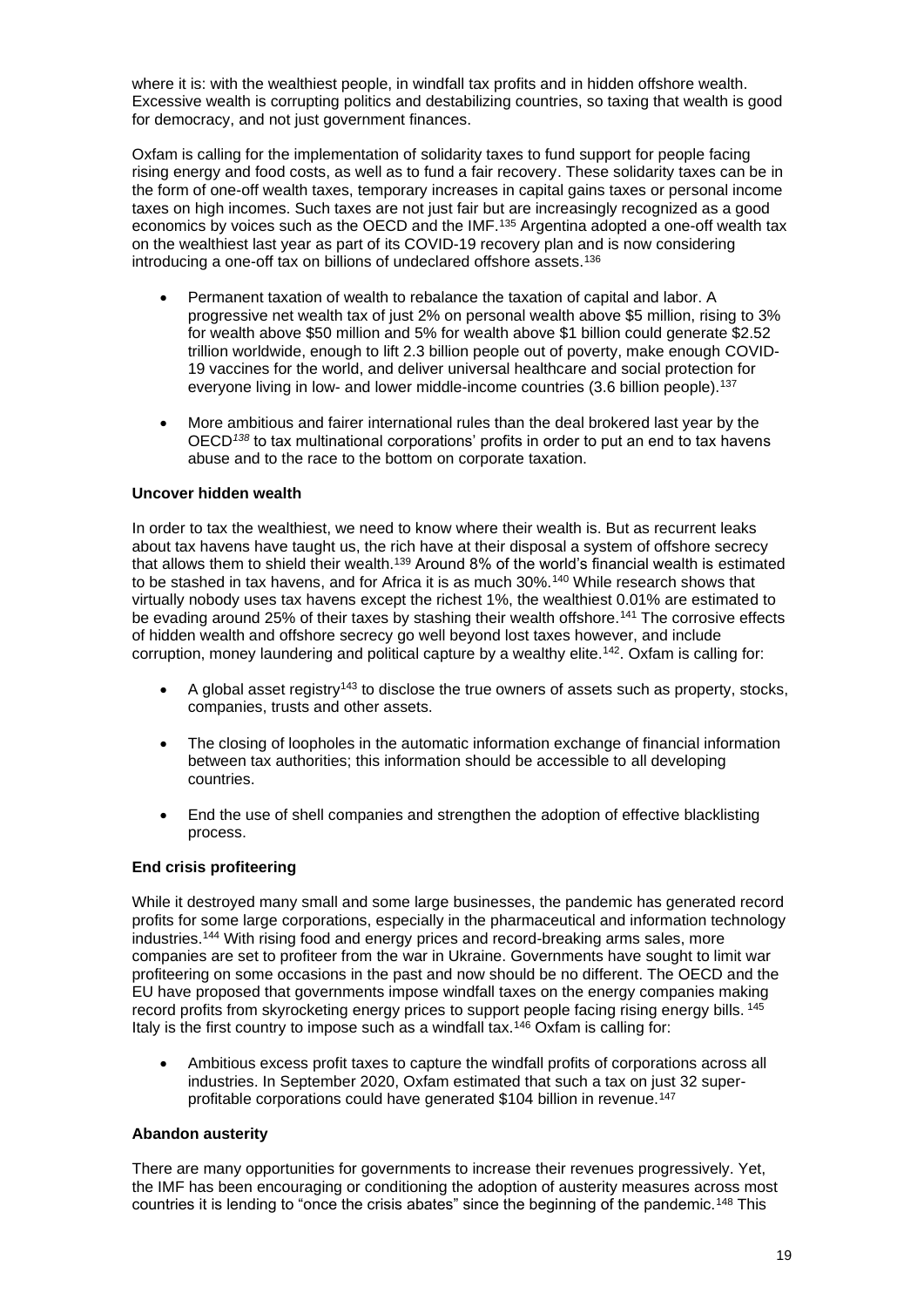was despite the many warnings, including from the IMF itself, that austerity risks crippling the recovery and despite the fact that it was years of IMF-driven austerity which in large part left governments ill-prepared to face this pandemic. Still not yet out of the pandemic, and now with the Ukraine crisis compounding poverty and inequality, austerity could prove devastating for those most vulnerable. Governments should be urgently and then sustainably increasing their fiscal space through progressive taxation. As a highly influential institution, the IMF should deliver this clear message and stop promoting austerity.

## **5. BUILDING A FAIRER, MORE EQUAL AND SUSTAINABLE WORLD**

These multiple and converging crises – this perfect storm – has laid bare the vulnerability of even the richest nations on Earth. It is showing the complete inadequacy of narrow nationalism. It shows how the majority of humanity is living on the edge of destitution, while unimaginable wealth is accumulated by the richest people and corporations. It is showing the harm that decades of erosion of state capacity have wrought. It is showing how deep and growing inequalities undermine our ability to face existential threats.

The actions of global economic solidarity at the beginning of the COVID-19 crisis by the G20, despite being limited, showed that collective action in the face of a shared threat was possible.

Not only was this action not enough, it was completely undermined by the myopic nationalism of rich nations protecting the astronomical profits of their pharmaceutical corporations, even at huge economic and human cost to their own populations.

It does not have to be this way. We can rebuild a better world. A fairer world. A more sustainable world. One that radically reduces the gap between rich and poor. One where we do not jeopardize the lives of our children and future generations. One where the richest pay their fair share to contribute to collective solutions to humanity's challenges. One where governments are held accountable by their populations. This must of course mean universal healthcare and education for all and universal social protection. But beyond this, it must also enable us to take action to stop climate breakdown before it is too late. Together we can learn the lessons from this unprecedented crisis, to build a more human economy and a fairer world.

The G20, the IMF, the World Bank all meet in the next two weeks. Amid exceptionally challenging political circumstances, it is urgent that leaders take responsibility to advance action that averts catastrophe for billions of people. They have an opportunity to finish the job they began at the beginning of this period of crisis. Rich nations have the opportunity to make up for their complete failure to rise to the challenges of our times. To redouble their efforts to take the dramatic steps necessary to meet the financial and human catastrophe unfolding in every nation. They must take it for all our sakes.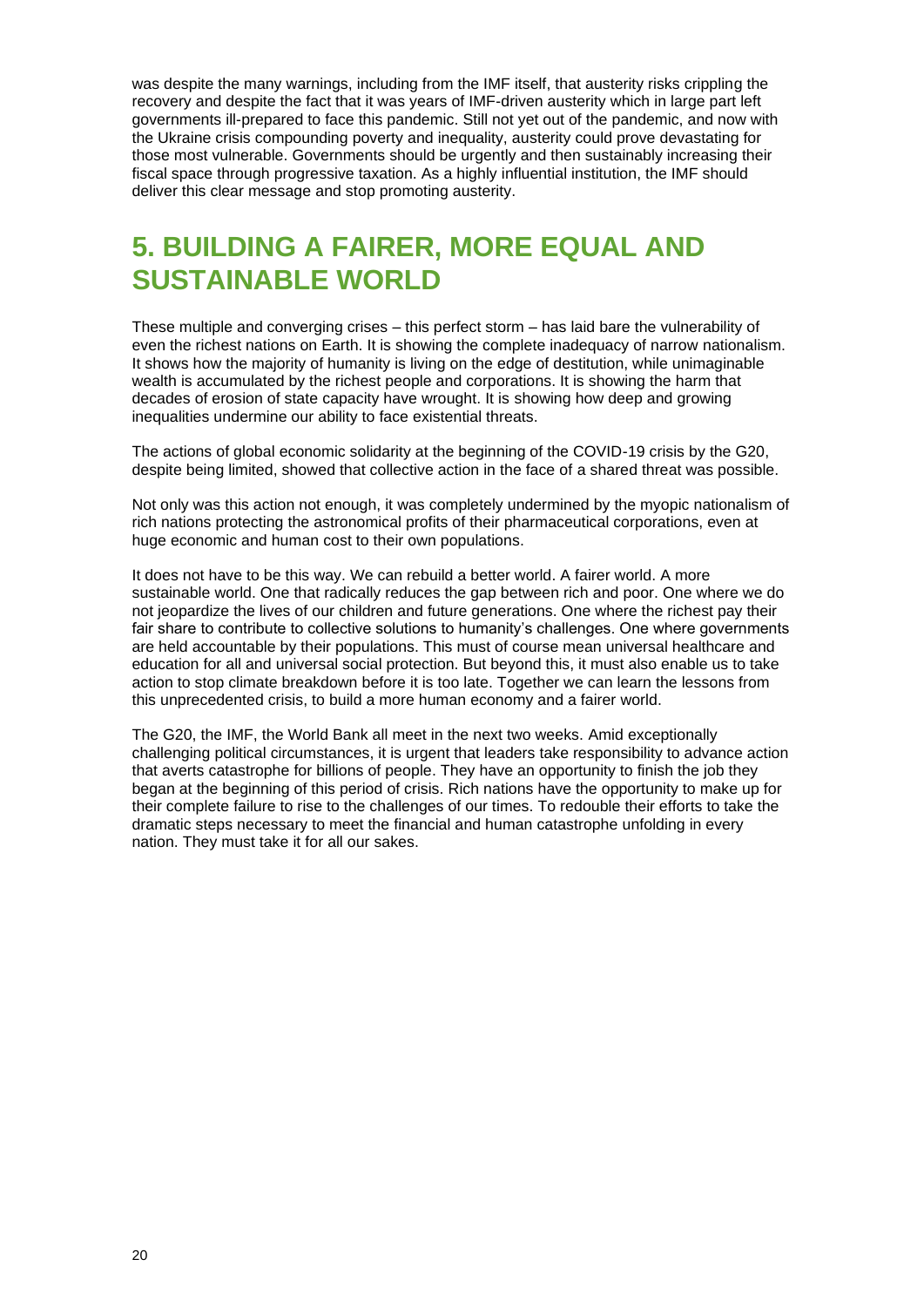

- <sup>1</sup> See detailed footnotes 33 37 below
- 2 Inequality Kills, Methodology Note. Oxfam. [https://oxfamilibrary.openrepository.com/bitstream/handle/10546/621341/tb-inequality-kills](https://oxfamilibrary.openrepository.com/bitstream/handle/10546/621341/tb-inequality-kills-methodology-note-170122-en.pdf)[methodology-note-170122-en.pdf](https://oxfamilibrary.openrepository.com/bitstream/handle/10546/621341/tb-inequality-kills-methodology-note-170122-en.pdf)
- <sup>3</sup> Figure of 3338 million World Bank estimates, projecting impact of COVID-19 and rise of 2% in inequality. Rising food prices are not factored into this projection.
- <sup>4</sup> FAO Food Price Index | World Food Situation | [Food and Agriculture Organization of the](https://www.fao.org/worldfoodsituation/foodpricesindex/en/)  [United Nations](https://www.fao.org/worldfoodsituation/foodpricesindex/en/) <https://www.fao.org/worldfoodsituation/foodpricesindex/en/>
- 5 Inequality Kills, Methodology Note. Oxfam. https://oxfamilibrary.openrepository.com/bitstream/handle/10546/621341/tb-inequality-killsmethodology-note-170122-en.pdf
- <sup>6</sup> https://csimarket.com/Industry/industry\_Profitability\_Ratios.php?s=600
- <sup>7</sup> https://www.accountable.us/news/report-oil-giants-post-eye-popping-205-billion-record-profits/
- <sup>8</sup> [https://www.ishares.com/us/products/239652/ishares-msci-global-agriculture-producers](https://www.ishares.com/us/products/239652/ishares-msci-global-agriculture-producers-etf#chartDialog)[etf#chartDialog](https://www.ishares.com/us/products/239652/ishares-msci-global-agriculture-producers-etf#chartDialog)
- <sup>9</sup> https://www.fao.org/3/cb9013en/cb9013en.pdf
- <sup>10</sup> War-Fueled Surge in Food Prices to Hit Poorer Nations Hardest IMF Blog [https://blogs.imf.org/2022/03/16/war-fueled-surge-in-food-prices-to-hit-poorer-nations](https://blogs.imf.org/2022/03/16/war-fueled-surge-in-food-prices-to-hit-poorer-nations-hardest/?utm_medium=email&utm_source=govdelivery)[hardest/?utm\\_medium=email&utm\\_source=govdelivery](https://blogs.imf.org/2022/03/16/war-fueled-surge-in-food-prices-to-hit-poorer-nations-hardest/?utm_medium=email&utm_source=govdelivery)
- <sup>11</sup> In 2020, US households in the lowest income quintile spent an average of \$4,099 on food (representing 27 percent of income), while households in the highest income quintile spent an average of \$12,245 on food (representing 7 percent of income). <https://www.ers.usda.gov/data-products/chart-gallery/gallery/chart-detail/?chartId=58372>
- <sup>12</sup> https://www.bmj.com/content/361/bmj.k2238
- <sup>13</sup> *A Nordic Solution to the New Debt Crisis*, Matthew Martin for Norwegian Church Aid, forthcoming.
- <sup>14</sup> [https://oi-files-d8-prod.s3.eu-west-2.amazonaws.com/s3fs-public/2022-](https://oi-files-d8-prod.s3.eu-west-2.amazonaws.com/s3fs-public/2022-03/Pandemic%20of%20greed-Oxfam%20media%20briefing-March2022.pdf) [03/Pandemic%20of%20greed-Oxfam%20media%20briefing-March2022.pdf](https://oi-files-d8-prod.s3.eu-west-2.amazonaws.com/s3fs-public/2022-03/Pandemic%20of%20greed-Oxfam%20media%20briefing-March2022.pdf)
- <sup>15</sup> <https://unctad.org/topic/least-developed-countries/chart-march-2022>
- <sup>16</sup> FAO estimated food import bills for all LDCs in 2021 to be \$46 billion: [https://www.fao.org/3/cb4479en/cb4479en\\_food\\_import.pdf](https://www.fao.org/3/cb4479en/cb4479en_food_import.pdf)
- Public spending on health care in Low-Income Countries and Lower-Middle-Income Countries was \$44 billion in 2019:<https://data.worldbank.org/indicator/SH.XPD.GHED.PC.CD>
- <sup>17</sup> *A Nordic Solution to the New Debt Crisis*, Matthew Martin for Norwegian Church Aid, forthcoming.
- <sup>18</sup> https://www.cnbc.com/2022/03/16/federal-reserve-meeting.html
- <sup>19</sup> [https://oxfamilibrary.openrepository.com/bitstream/handle/10546/621210/bp-covid-loans-imf](https://oxfamilibrary.openrepository.com/bitstream/handle/10546/621210/bp-covid-loans-imf-austerity-110821-en.pdf?sequence=1)[austerity-110821-en.pdf?sequence=1](https://oxfamilibrary.openrepository.com/bitstream/handle/10546/621210/bp-covid-loans-imf-austerity-110821-en.pdf?sequence=1)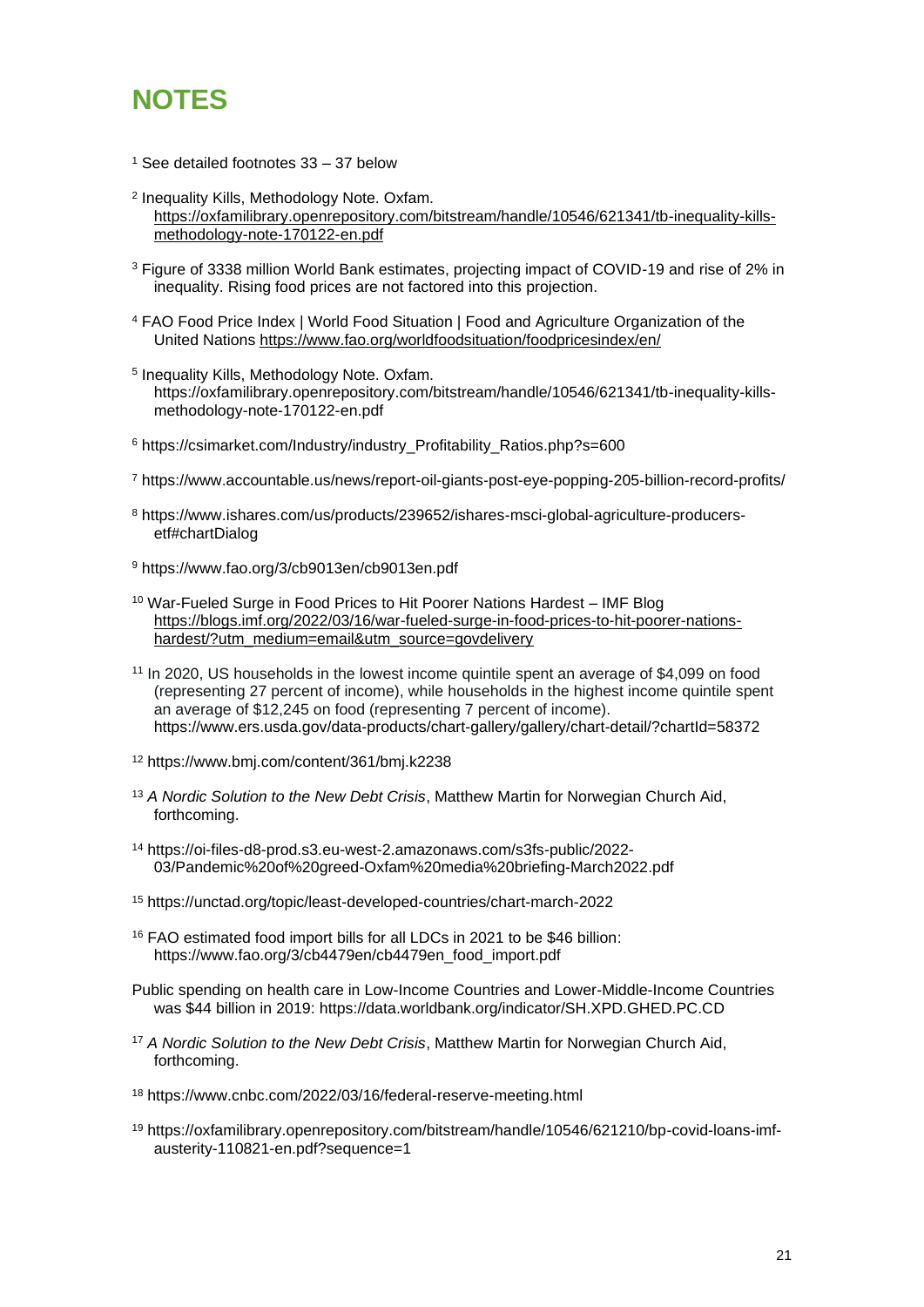- <sup>20</sup> Inequality Kills, Methodology Note. Oxfam. https://oxfamilibrary.openrepository.com/bitstream/handle/10546/621341/tb-inequality-killsmethodology-note-170122-en.pdf
- <sup>21</sup> https://www.oxfam.org/en/research/working-many
- <sup>22</sup> https://unctad.org/system/files/official-document/tdr2021-update1\_en.pdf
- <sup>23</sup> https://www.ohchr.org/en/press-releases/2021/06/world-needs-prepare-next-crisis-settingglobal-fund-social-protection-now-un?LangID=E&NewsID=27239
- <sup>24</sup> [https://www.oxfam.org/en/press-releases/over-100-millionaires-call-wealth-taxes-richest](https://www.oxfam.org/en/press-releases/over-100-millionaires-call-wealth-taxes-richest-raise-revenue-could-lift-billions)[raise-revenue-could-lift-billions](https://www.oxfam.org/en/press-releases/over-100-millionaires-call-wealth-taxes-richest-raise-revenue-could-lift-billions)
- <sup>25</sup> [https://www.icrict.com/press-release/2019/3/25/icrictnew-paper-a-roadmap-for-a-global-asset](https://www.icrict.com/press-release/2019/3/25/icrictnew-paper-a-roadmap-for-a-global-asset-registry-measuring-and-tackling-inequality-curbing-tax-avoidance-tax-evasion-corruption-and-illicit-financial-flows)[registry-measuring-and-tackling-inequality-curbing-tax-avoidance-tax-evasion-corruption](https://www.icrict.com/press-release/2019/3/25/icrictnew-paper-a-roadmap-for-a-global-asset-registry-measuring-and-tackling-inequality-curbing-tax-avoidance-tax-evasion-corruption-and-illicit-financial-flows)[and-illicit-financial-flows](https://www.icrict.com/press-release/2019/3/25/icrictnew-paper-a-roadmap-for-a-global-asset-registry-measuring-and-tackling-inequality-curbing-tax-avoidance-tax-evasion-corruption-and-illicit-financial-flows)
- <sup>26</sup> [https://news.bloombergtax.com/daily-tax-report/windfall-tax-to-ease-impact-of-power-price](https://news.bloombergtax.com/daily-tax-report/windfall-tax-to-ease-impact-of-power-price-surge-oecd)[surge-oecd](https://news.bloombergtax.com/daily-tax-report/windfall-tax-to-ease-impact-of-power-price-surge-oecd) & [https://www.oxfam.org/en/press-releases/eu-proposal-tax-excess-profits](https://www.oxfam.org/en/press-releases/eu-proposal-tax-excess-profits-much-needed-and-should-not-be-limited-only-energy)[much-needed-and-should-not-be-limited-only-energy](https://www.oxfam.org/en/press-releases/eu-proposal-tax-excess-profits-much-needed-and-should-not-be-limited-only-energy)
- <sup>27</sup> <https://fts.unocha.org/>
- <sup>28</sup> [https://oxfamilibrary.openrepository.com/bitstream/handle/10546/620982/bp-coronavirus-aid-](https://oxfamilibrary.openrepository.com/bitstream/handle/10546/620982/bp-coronavirus-aid-060520-en.pdf)[060520-en.pdf](https://oxfamilibrary.openrepository.com/bitstream/handle/10546/620982/bp-coronavirus-aid-060520-en.pdf)
- <sup>29</sup> Inequality Kills, Methodology Note. Oxfam. https://oxfamilibrary.openrepository.com/bitstream/handle/10546/621341/tb-inequality-killsmethodology-note-170122-en.pdf
- <sup>30</sup> FAO Food Price Index | World Food Situation | [Food and Agriculture Organization of the](https://www.fao.org/worldfoodsituation/foodpricesindex/en/)  [United Nations](https://www.fao.org/worldfoodsituation/foodpricesindex/en/) <https://www.fao.org/worldfoodsituation/foodpricesindex/en/>
- <sup>31</sup> https://www.oxfam.org/en/research/inequality-virus
- <sup>32</sup> <https://www.oxfam.org/en/research/inequality-virus> and <https://www.oxfam.org/en/research/inequality-kills>
- <sup>33</sup> The difference between the "pre-Covid" and "post-Covid" poverty headcounts for 2022 reflects the reduced cumulative economic growth in 2020, 2021 and 2022 compared to prepandemic projections. The headcount for "post-Covid with rise in inequality" is based on the latter and in addition assumes that the Gini coefficient of income inequality increases by two percent in all countries. It is widely believed that the pandemic has increased inequality in most countries, but data is not available yet for most countries.

 $34$  We use Ivanic et al. (2011) who used household microdata to calculate the impact of 37% increase in the price of 38 agricultural commodities between June 2010 (last trough of the market) and December 2010 (last data point available at time of the study, but the market peaked only in March 2011) on household consumption and production of these commodities in 28 low and middle-income countries. They derived national-level changes in poverty headcounts and extrapolated the results to all low and middle-income countries. That study found that 44 million people fell into extreme poverty because of the food price hike. Ivanic et al. (2011) find that the main driver of the difference between that result and their earlier study of the 2008 food price spike was the intensity of the spike. Like CGD [\(https://www.cgdev.org/blog/price-spike-caused](https://www.cgdev.org/blog/price-spike-caused-ukraine-war-will-push-over-40-million-poverty-how-should-we-respond)[ukraine-war-will-push-over-40-million-poverty-how-should-we-respond\)](https://www.cgdev.org/blog/price-spike-caused-ukraine-war-will-push-over-40-million-poverty-how-should-we-respond), Oxfam has therefore simply scaled the 2011 result to take into account the different intensity of the 2022 price hike. We used a 54% price increase between May 2020 (last market trough) and February 2022 (latest data available) in the FAO food price index [\(https://www.fao.org/worldfoodsituation/food](https://www.fao.org/worldfoodsituation/foodpricesindex/en/)[pricesindex/en/\)](https://www.fao.org/worldfoodsituation/foodpricesindex/en/). 44 million multiplied by 54/37 is 65 million. This is a very rough estimate considering that many other things have changed since 2011: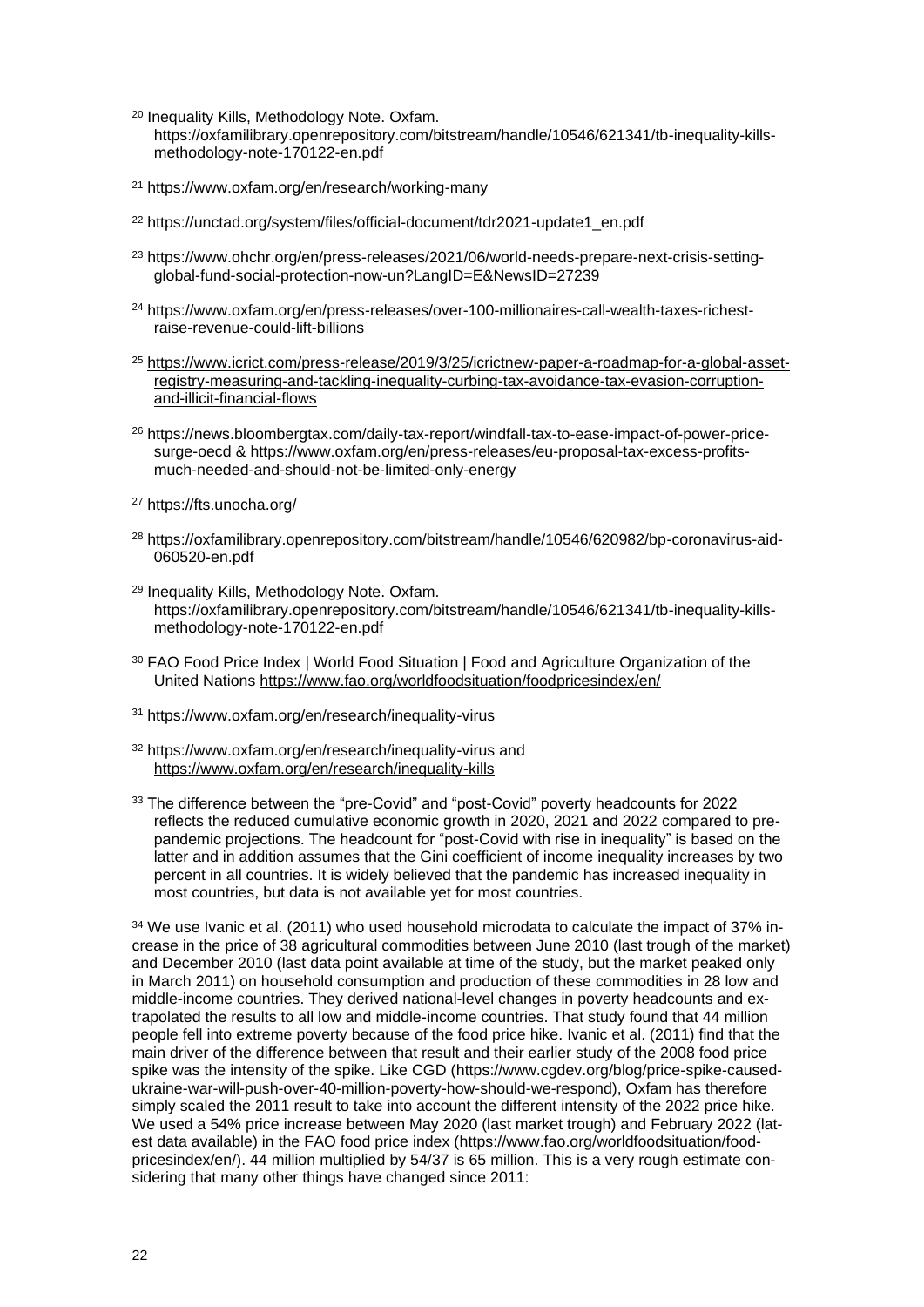- 1) People who were just above the \$1.25 poverty line in 2010 (and hence susceptible to fall just below it because of the food price increase) are not the same people (in terms of number, country and other characteristics) as the people who were just above the \$1.9 poverty line at the beginning of the 2022 price increase (even though the two poverty lines are close to each other after accounting for inflation). Hence they have different consumption and production patterns, and the impact of a given food price increase affects them differently.
- 2) We use the FAO global food price index including all food groups vs. the local prices of 38 commodities in Ivanic et al. (2011). Hence we observe a 35% price spike in 2010 vs. the 37% spike indicated in Ivanic et al. (2011). Even if we had used the same 38 commodities, the mix of price increases across those commodities may be different in 2022 than in 2010 (e.g., bigger impact on crops exported by Russia and Ukraine like wheat and barley, smaller impact on other crops). Hence the impact on poverty may be different, too.
- <sup>35</sup> Germany 83 million, France 67 million, UK 67 million, Spain 47 million, total 267 million. <https://data.worldbank.org/indicator/SP.POP.TOTL>
- <sup>36</sup> See two footnotes above. Covid-19 and 2% inequality projections from World Bank. Food price impacts calculated by Oxfam as in footnote above.
- <sup>37</sup> Figure of 3338 million World Bank estimates, projecting impact of Covid-19 and rise of 2% in inequality. Rising food prices are not factored into this projection.
- <sup>38</sup> https://reliefweb.int/report/world/tough-urgent-choices-african-leaders-they-launch-yearnutrition-help-millions-people
- <sup>39</sup> https://reliefweb.int/report/sudan/hunger-and-poverty-drive-children-out-schools
- <sup>40</sup> https://www.bmj.com/content/361/bmj.k2238
- <sup>41</sup> [War-Fueled Surge in Food Prices to Hit Poorer Nations Hardest –](https://blogs.imf.org/2022/03/16/war-fueled-surge-in-food-prices-to-hit-poorer-nations-hardest/?utm_medium=email&utm_source=govdelivery) IMF Blog
- <sup>42</sup> In 2020, US households in the lowest income quintile spent an average of \$4,099 on food (representing 27 percent of income), while households in the highest income quintile spent an average of \$12,245 on food (representing 7 percent of income). <https://www.ers.usda.gov/data-products/chart-gallery/gallery/chart-detail/?chartId=58372>
- <sup>43</sup> <https://documents1.worldbank.org/curated/en/998081468003944551/pdf/WPS7112.pdf>

<sup>44</sup> SA [https://www.ers.usda.gov/data-products/chart-gallery/gallery/chart-detail/?chartId=58372,](https://www.ers.usda.gov/data-products/chart-gallery/gallery/chart-detail/?chartId=58372) Mozambique [https://documents1.worldbank.org/cu](https://documents1.worldbank.org/curated/en/998081468003944551/pdf/WPS7112.pdf)[rated/en/998081468003944551/pdf/WPS7112.pdf](https://documents1.worldbank.org/curated/en/998081468003944551/pdf/WPS7112.pdf)

- , Peru https://iris.paho.org/handle/10665.2/34500
- <sup>45</sup> https://theconversation.com/inflation-inequality-poorest-americans-are-hit-hardest-by-soaringprices-on-necessities-174853

<sup>46</sup> The FAO said in 2021: It is projected that between 720 and 811 million people in the world faced hunger in 2020. Considering the middle of the projected range (768 million), around 118 million more people were facing hunger in 2020 than in 2019 – or as many as 161 million more, considering the upper bound of the range. (see: [https://reliefweb.int/sites/reliefweb.int/files/re](https://reliefweb.int/sites/reliefweb.int/files/resources/SOFI2021_Report_EN_FINAL_1_compressed.pdf)[sources/SOFI2021\\_Report\\_EN\\_FINAL\\_1\\_compressed.pdf\)](https://reliefweb.int/sites/reliefweb.int/files/resources/SOFI2021_Report_EN_FINAL_1_compressed.pdf)

<sup>47</sup> Information Note - [The importance of Ukraine and the Russian Federation for global](https://www.fao.org/3/cb9013en/cb9013en.pdf)  [agricultural markets and the risks associated with the current conflict \(fao.org\)](https://www.fao.org/3/cb9013en/cb9013en.pdf) <https://www.fao.org/3/cb9013en/cb9013en.pdf>

<sup>48</sup> https://www.fao.org/3/cb9013en/cb9013en.pdf

<sup>49</sup> https://www.ilo.org/global/research/global-reports/global-wage-report/2020/lang--en/index.htm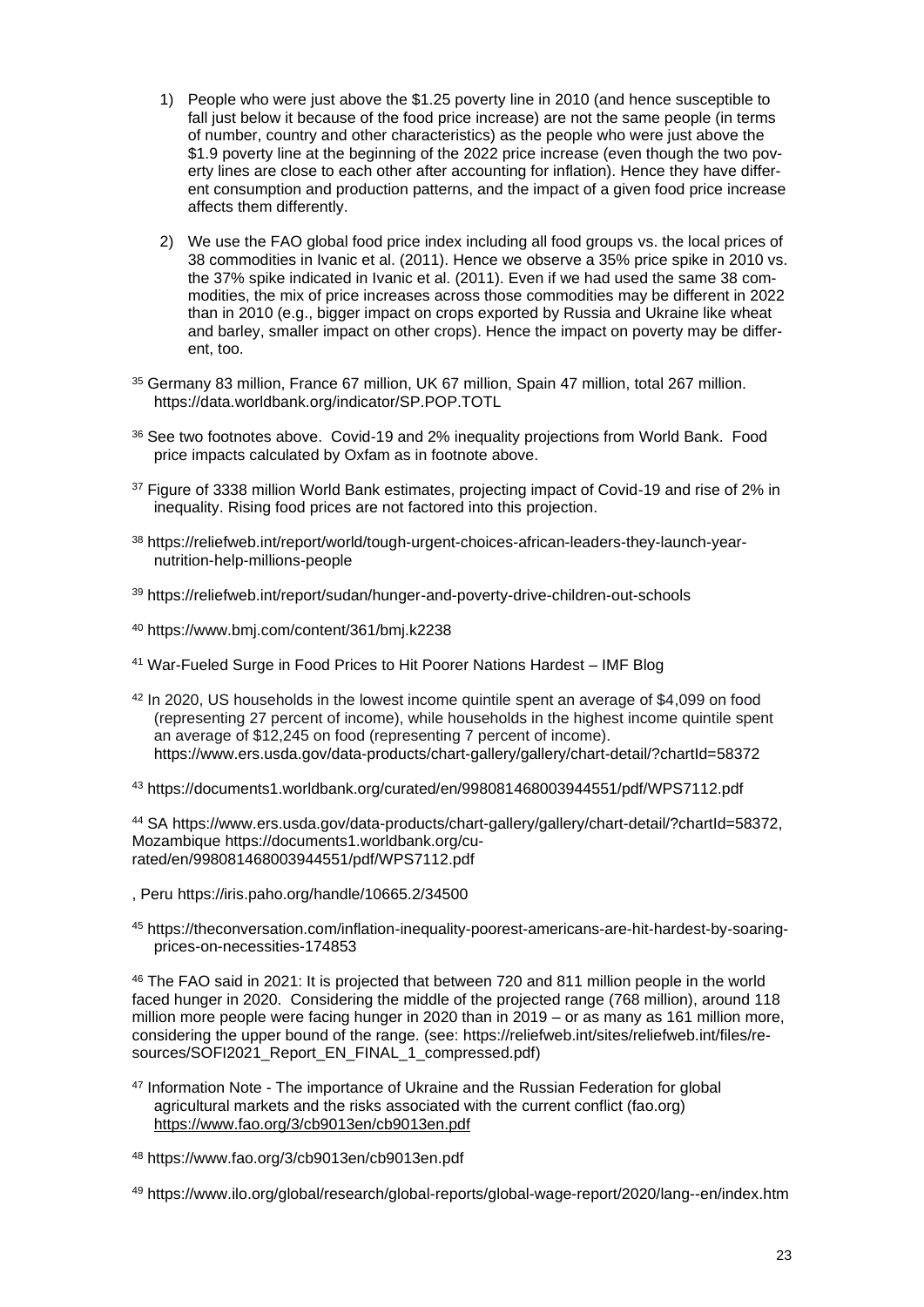- <sup>50</sup> https://www.oxfamamerica.org/press/amid-record-inflation-new-oxfam-research-finds-morethan-50-million-us-workers-earn-less-than-15-per-hour/
- <sup>51</sup> https://www.oxfam.org/en/research/pandemicgreed#:~:text=Inequality%20has%20actively%20prolonged%20the,greed%2C%20and%20s elf%2Dinterest.
- <sup>52</sup> *A Nordic Solution to the New Debt Crisis*, Matthew Martin for Norwegian Church Aid, forthcoming.
- <sup>53</sup> <https://unctad.org/topic/least-developed-countries/chart-march-2022>
- <sup>54</sup> FAO estimated food import bills for all LDCs in 2021 to be \$46 billion: [https://www.fao.org/3/cb4479en/cb4479en\\_food\\_import.pdf](https://www.fao.org/3/cb4479en/cb4479en_food_import.pdf)
- Public spending on health care in Low-Income Countries and Lower-Middle-Income Countries was \$44 billion in 2019:<https://data.worldbank.org/indicator/SH.XPD.GHED.PC.CD>
- <sup>55</sup> *A Nordic Solution to the New Debt Crisis*, Matthew Martin for Norwegian Church Aid, forthcoming.
- <sup>56</sup> https://unctad.org/system/files/official-document/tdr2021-update1\_en.pdf
- <sup>57</sup> https://www.reuters.com/world/africa/egyptian-pound-drops-10-after-ukraine-war-promptsdollar-flight-2022-03-21/
- <sup>58</sup> https://www.imf.org/en/Publications/CR/Issues/2021/02/26/Tunisia-2020-Article-IV-Consultation-Press-Release-Staff-Report-and-Statement-by-the-50128
- <sup>59</sup> https://www.reuters.com/world/africa/economic-pain-threatens-social-political-chaos-tunisia-2022-02-02/
- <sup>60</sup> https://www.fitchratings.com/research/sovereigns/fitch-downgrades-tunisia-to-ccc-18-03-2022
- <sup>61</sup> [https://oxfamilibrary.openrepository.com/bitstream/handle/10546/621210/bp-Covid-loans-imf](https://oxfamilibrary.openrepository.com/bitstream/handle/10546/621210/bp-covid-loans-imf-austerity-110821-en.pdf?sequence=1)[austerity-110821-en.pdf?sequence=1](https://oxfamilibrary.openrepository.com/bitstream/handle/10546/621210/bp-covid-loans-imf-austerity-110821-en.pdf?sequence=1)
- <sup>62</sup> https://policydialogue.org/publications/working-papers/global-austerity-alert-looming-budgetcuts-in-2021-25-and-alternative-pathways/
- <sup>63</sup> https://www.oxfam.org/en/research/working-many
- <sup>64</sup> https://www.oxfam.org/en/research/power-profits-and-pandemic
- <sup>65</sup> https://www.spglobal.com/spdji/en/indices/equity/sp-global-1200/#overview
- <sup>66</sup> https://americansfortaxfairness.org/tax-fairness-briefing-booklet/fact-sheet-corporate-taxrates/
- <sup>67</sup> https://www.janushenderson.com/en-gb/investor/jh-global-dividend-index/

<sup>68</sup> *Ibid*.

- <sup>69</sup> https://www.oxfam.org/en/press-releases/oecd-tax-deal-mockery-fairness-oxfam
- <sup>70</sup>[https://peoplesaction.org/wp-content/uploads/2021/09/Behind-the-Curtain-final.pdf;](https://peoplesaction.org/wp-content/uploads/2021/09/Behind-the-Curtain-final.pdf)
- <sup>71</sup> https://www.cnbc.com/2022/02/03/build-back-better-ex-joe-manchin-aides-lobbied-his-officecongress-on-bill.html
- <sup>72</sup> https://thehill.com/business-a-lobbying/535957-business-groups-prepare-for-lobbying-effortagainst-raising-the-minimum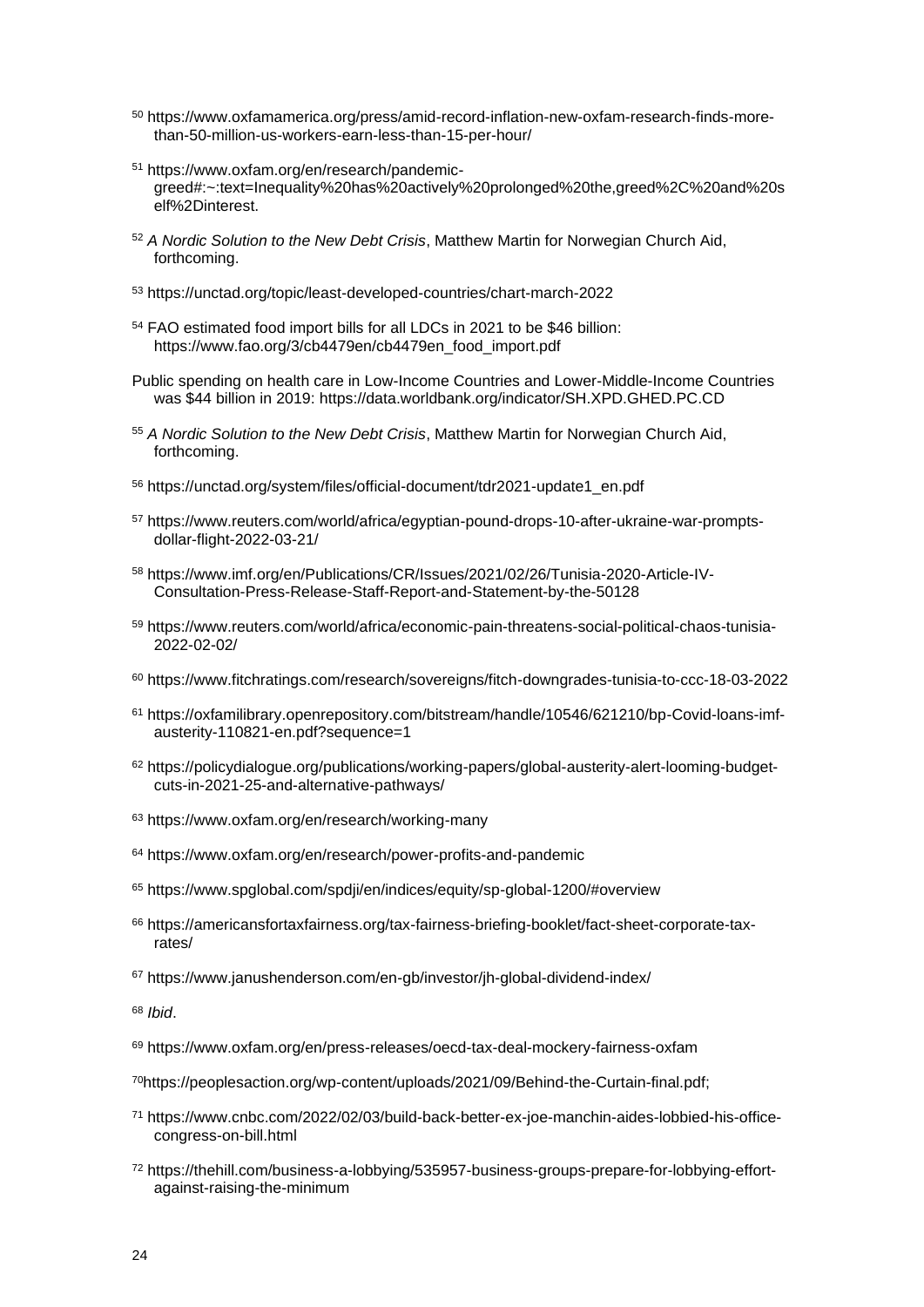<sup>73</sup> https://www.oxfam.org/en/research/pandemic-greed

- <sup>74</sup> https://unctad.org/news/integrating-smes-value-chains-can-boost-development
- <sup>75</sup> https://about.fb.com/news/2021/09/state-of-small-business-recovery/
- <sup>76</sup> https://about.fb.com/news/2021/04/latest-state-of-small-business-report/
- <sup>77</sup> https://www.politico.com/news/2020/12/04/bailout-big-firms-small-business-relief-442837
- <sup>78</sup> https://www.accountable.us/news/report-oil-giants-post-eye-popping-205-billion-record-profits/
- <sup>79</sup> https://www.bloomberg.com/news/articles/2022-03-15/oil-and-gas-share-buybacks-boomedbefore-energy-prices-hit-highs
- <sup>80</sup> https://www.cnbc.com/2021/10/18/the-wealthiest-10percent-of-americans-own-a-record-89percent-of-all-us-stocks.html
- <sup>81</sup> https://csimarket.com/Industry/industry\_Profitability\_Ratios.php?s=600
- <sup>82</sup> https://fortune.com/2022/02/19/inflation-profits-prices-companies-pandemic/
- <sup>83</sup> https://www.winsightgrocerybusiness.com/retailers/groceries-will-cost-14-more-year-kpmgsurvey-reveals
- <sup>84</sup> [https://www.ishares.com/us/products/239652/ishares-msci-global-agriculture-producers](https://www.ishares.com/us/products/239652/ishares-msci-global-agriculture-producers-etf#chartDialog)[etf#chartDialog](https://www.ishares.com/us/products/239652/ishares-msci-global-agriculture-producers-etf#chartDialog)
- <sup>85</sup> UBS Global Family Office. (2020). *Riding the Storm: Market turbulence accelerates diverging fortunes*. Billionaires Report 2020. [https://www.ubs.com/global/en/global-family](https://www.ubs.com/global/en/global-family-office/reports/billionaires-insights-2020.html)[office/reports/billionaires-insights-2020.html](https://www.ubs.com/global/en/global-family-office/reports/billionaires-insights-2020.html)
- 86 https://oxfamilibrary.openrepository.com/bitstream/handle/10546/621341/tb-inequality-killsmethodology-note-170122-en.pdf
- 87 Inequality Kills, Methodology Note. Oxfam. https://oxfamilibrary.openrepository.com/bitstream/handle/10546/621341/tb-inequality-killsmethodology-note-170122-en.pdf
- 88 Inequality Kills, Methodology Note, Oxfam. https://oxfamilibrary.openrepository.com/bitstream/handle/10546/621341/tb-inequality-killsmethodology-note-170122-en.pdf
- 89 Inequality Kills, Methodology Note. Oxfam. https://oxfamilibrary.openrepository.com/bitstream/handle/10546/621341/tb-inequality-killsmethodology-note-170122-en.pdf
- <sup>90</sup> International Monetary Fund (IMF). (2021). *Fiscal Monitor April 2021: A Fair Shot*. [https://www.imf.org/en/Publications/FM/Issues/2021/03/29/fiscal-monitor-april-](https://www.imf.org/en/Publications/FM/Issues/2021/03/29/fiscal-monitor-april-2021#Full%20Report)[2021#Full%20Report](https://www.imf.org/en/Publications/FM/Issues/2021/03/29/fiscal-monitor-april-2021#Full%20Report)
- <sup>91</sup> [Inequality Kills, Methodology Note. Oxfam. See separate download on the page for this publication]
- <sup>92</sup> <https://www.ft.com/content/747a76dd-f018-4d0d-a9f3-4069bf2f5a93>
- <sup>93</sup> E. Wolff-Mann. (2021). *Super rich's wealth concentration surpasses Gilded Age levels*. Yahoo Finance. [https://finance.yahoo.com/news/super-richs-wealth-concentration-surpasses-gilded](https://finance.yahoo.com/news/super-richs-wealth-concentration-surpasses-gilded-age-levels-210802327.html)[age-levels-210802327.html](https://finance.yahoo.com/news/super-richs-wealth-concentration-surpasses-gilded-age-levels-210802327.html)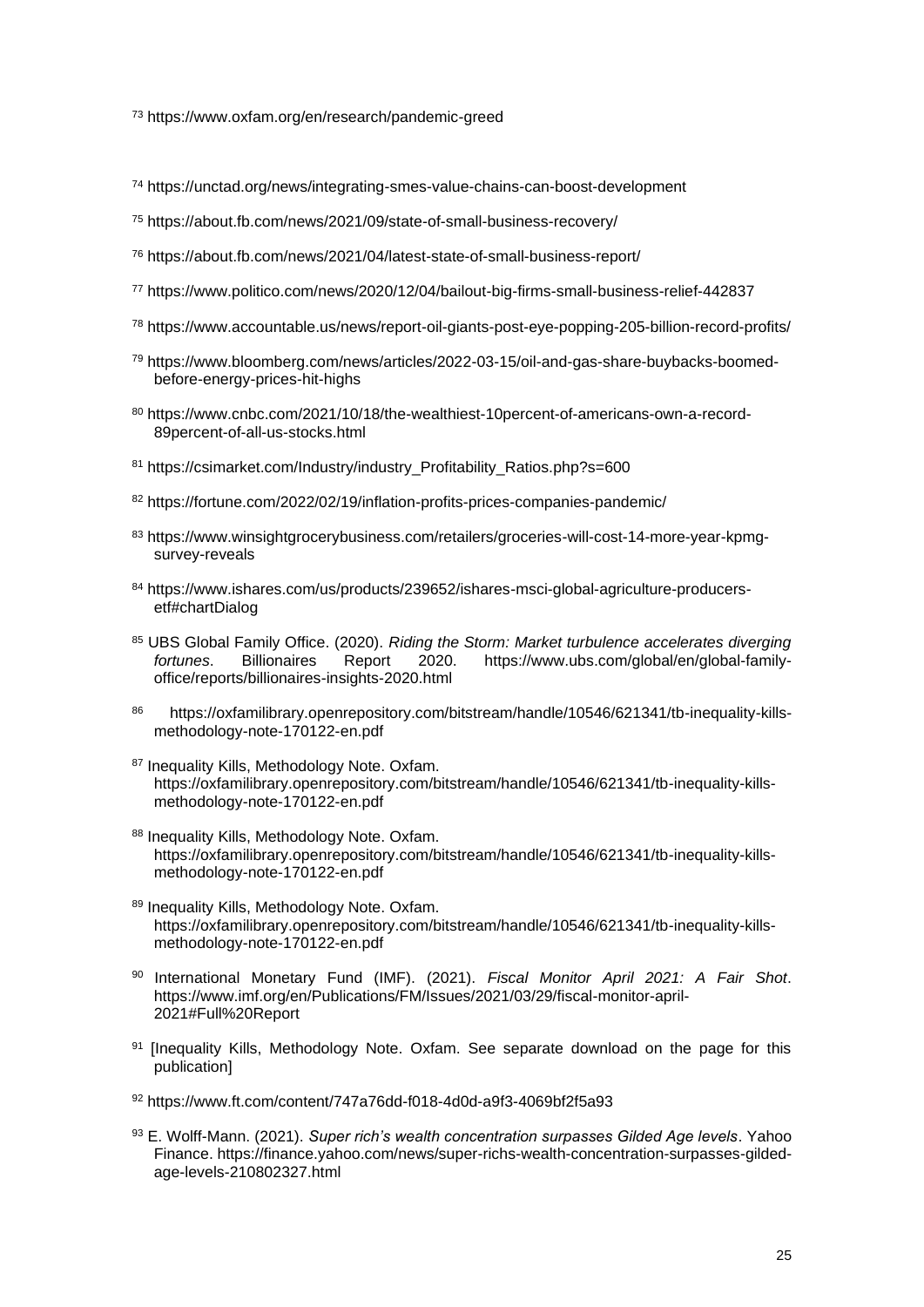- 94 <https://www.forbes.com/real-time-billionaires/>Accessed 1 December 2021.
- <sup>95</sup> J. Hirsch. (2015). *Elon Musk's growing empire is fueled by \$4.9 billion in government subsidies*. *Los Angeles Times*. [https://www.latimes.com/business/la-fi-hy-musk-subsidies-20150531](https://www.latimes.com/business/la-fi-hy-musk-subsidies-20150531-story.html) [story.html](https://www.latimes.com/business/la-fi-hy-musk-subsidies-20150531-story.html)
- <sup>96</sup> A.F. Campbell. (2019). *Elon Musk broke US labor laws on Twitter*. Vox. <https://www.vox.com/identities/2019/9/30/20891314/elon-musk-tesla-labor-violation-nlrb>
- <sup>97</sup> J. Eisinger, J. Ernsthausen, and P. Kiel. (2021). *The Secret IRS Files: Trove of Never-Before-Seen Records Reveal How the Wealthiest Avoid Income Tax*. ProPublica. [https://www.propublica.org/article/the-secret-irs-files-trove-of-never-before-seen-records](https://www.propublica.org/article/the-secret-irs-files-trove-of-never-before-seen-records-reveal-how-the-wealthiest-avoid-income-tax)[reveal-how-the-wealthiest-avoid-income-tax](https://www.propublica.org/article/the-secret-irs-files-trove-of-never-before-seen-records-reveal-how-the-wealthiest-avoid-income-tax)

<sup>98</sup> *Ibid*.

- <sup>99</sup> S. Mellor. (2021). *Elon Musk to Congress: Drop the billionaire tax. It will only mess with 'my plan to get humanity to Mars'*. *Forbes https://fortune.com/2021/10/28/elon-musk-biden-richlist-billionaire-tax-tesla-mars/*
- <sup>100</sup> Forbes. (2021). *#24: Gautam Adani & family*. [https://www.forbes.com/profile/gautam-adani-](https://www.forbes.com/profile/gautam-adani-1/?listuri=rtb&sh=4fe17add5b0e)[1/?listuri=rtb&sh=4fe17add5b0e](https://www.forbes.com/profile/gautam-adani-1/?listuri=rtb&sh=4fe17add5b0e)
- <sup>101</sup> A. Marsh. (2021). *Adani Boosting Coal Assets Despite Vow to Be Carbon Neutral*. Bloomberg Green. [https://www.bloomberg.com/news/articles/2021-07-12/adani-boosting-coal-assets](https://www.bloomberg.com/news/articles/2021-07-12/adani-boosting-coal-assets-despite-pledge-to-turn-carbon-neutral)[despite-pledge-to-turn-carbon-neutral](https://www.bloomberg.com/news/articles/2021-07-12/adani-boosting-coal-assets-despite-pledge-to-turn-carbon-neutral)
- <sup>102</sup> S. Findlay and H. Lockett. (2020). *'Modi's Rockefeller': Gautam Adani and the concentration of power in India*. *Financial Times*. [https://www.ft.com/content/474706d6-1243-4f1e-b365-](https://www.ft.com/content/474706d6-1243-4f1e-b365-891d4c5d528b) [891d4c5d528b](https://www.ft.com/content/474706d6-1243-4f1e-b365-891d4c5d528b)
- <sup>103</sup> Necessary reforms include:
- Ensuring decent work, Protecting human rights, Providing social protection, Limiting shareholder payouts, Stopping tax haven abuse and ensuring corporations pay their fair share of tax, Limiting CEO compensation, Driving sustainability in supply chains, Prioritizing the climate crisis and advancing a green recovery, Democratizing corporate ownership, Incorporating gender and racial justice in corporate governance, Requiring greater transparency on human rights risks, tax and financial reporting, and carbon footprints, Supporting collective bargaining, Limiting corporate political influence, Ending corporate monopolies and promoting free and open competition. For a full set of recommendations, see Power, Profits and the Pandemic. [https://www.oxfam.org/en/research/power-profits-and](https://www.oxfam.org/en/research/power-profits-and-pandemic)[pandemic](https://www.oxfam.org/en/research/power-profits-and-pandemic)
- <sup>104</sup> [https://www.ilo.org/global/research/global-reports/world-social-security-report/2020-22/lang-](https://www.ilo.org/global/research/global-reports/world-social-security-report/2020-22/lang--en/index.htm) [en/index.htm](https://www.ilo.org/global/research/global-reports/world-social-security-report/2020-22/lang--en/index.htm)
- <sup>105</sup> <https://openknowledge.worldbank.org/handle/10986/33635>
- <sup>106</sup> [https://www.ilo.org/wcmsp5/groups/public/---ed\\_protect/--](https://www.ilo.org/wcmsp5/groups/public/---ed_protect/---soc_sec/documents/publication/wcms_758705.pdf) [soc\\_sec/documents/publication/wcms\\_758705.pdf](https://www.ilo.org/wcmsp5/groups/public/---ed_protect/---soc_sec/documents/publication/wcms_758705.pdf)
- [https://www.ilo.org/secsoc/information-resources/publications-and](https://www.ilo.org/secsoc/information-resources/publications-and-tools/Workingpapers/WCMS_729111/lang--en/index.htm)[tools/Workingpapers/WCMS\\_729111/lang--en/index.htm](https://www.ilo.org/secsoc/information-resources/publications-and-tools/Workingpapers/WCMS_729111/lang--en/index.htm)
- <sup>107</sup> [https://www.ilo.org/global/about-the-ilo/newsroom/news/WCMS\\_794834/lang--en/index.htm](https://www.ilo.org/global/about-the-ilo/newsroom/news/WCMS_794834/lang--en/index.htm)
- <sup>108</sup> <https://www.socialprotectionfloorscoalition.org/>
- [https://www.oxfam.org/en/research/shelter-storm-global-need-universal-social-protection-times-](https://www.oxfam.org/en/research/shelter-storm-global-need-universal-social-protection-times-covid-19)[Covid-19](https://www.oxfam.org/en/research/shelter-storm-global-need-universal-social-protection-times-covid-19)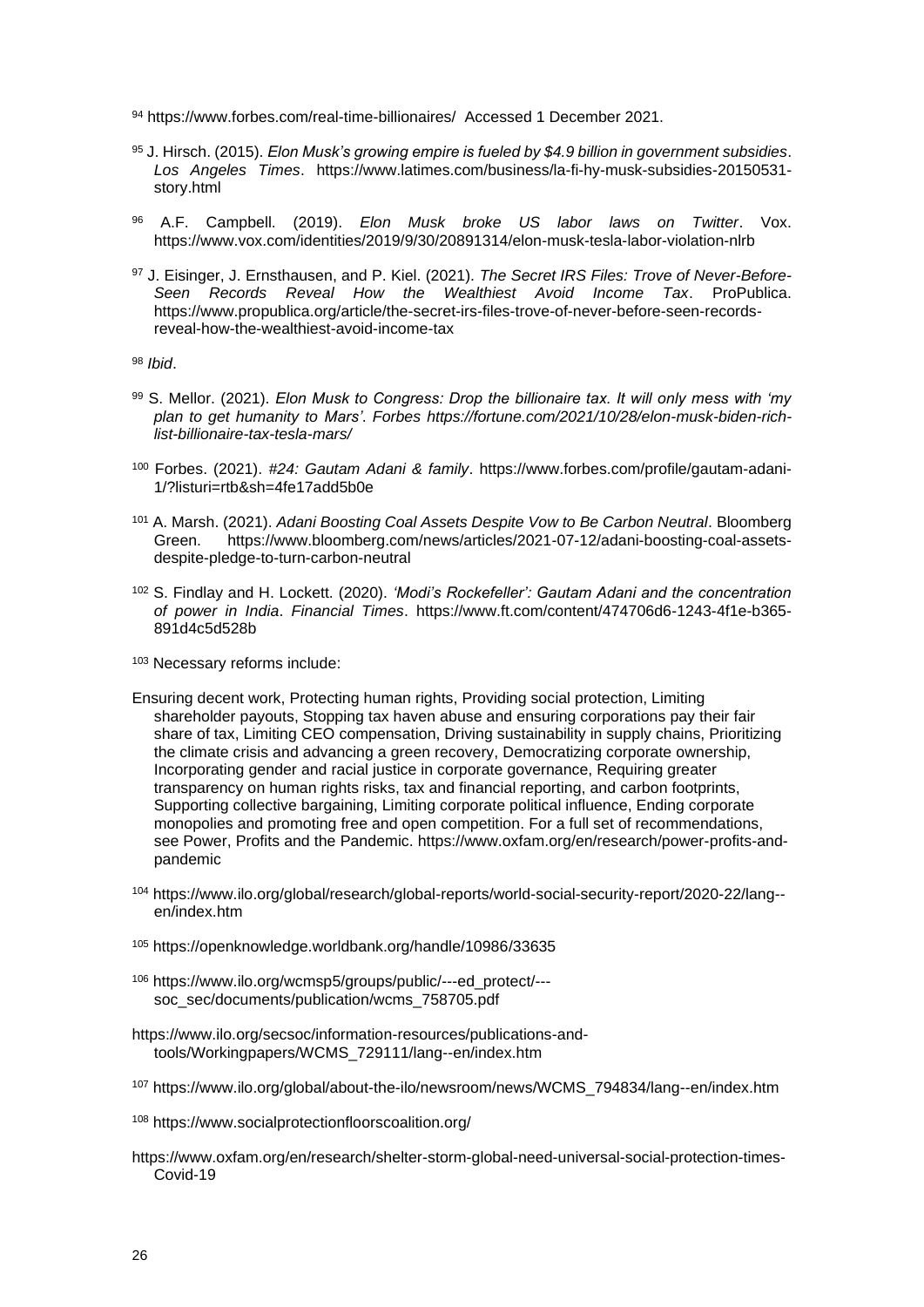[https://www.ilo.org/global/about-the-ilo/newsroom/news/WCMS\\_821167/lang--en/index.htm](https://www.ilo.org/global/about-the-ilo/newsroom/news/WCMS_821167/lang--en/index.htm)

- <sup>109</sup> Programs that make fixed rations available at predetermined prices, such as food ration schemes in Egypt, India, Sri Lanka (up to the late 1970s), and Bangladesh, have been particularly effective in ensuring access by households-especially urban ones-to staples. Food consumption among low-income consumers has increased as a result of food subsidies. For example increases of 15-18 percent in energy consumption were estimated for Kerala, India, and urban areas of Bangladesh<sup>[1]</sup>.
- <sup>110</sup> [https://www.worldbank.org/en/news/speech/2022/01/11/opening-remarks-by-world-bank](https://www.worldbank.org/en/news/speech/2022/01/11/opening-remarks-by-world-bank-group-president-david-malpass-during-the-launch-of-the-january-2022-global-economic-prospe)[group-president-david-malpass-during-the-launch-of-the-january-2022-global-economic](https://www.worldbank.org/en/news/speech/2022/01/11/opening-remarks-by-world-bank-group-president-david-malpass-during-the-launch-of-the-january-2022-global-economic-prospe)[prospe](https://www.worldbank.org/en/news/speech/2022/01/11/opening-remarks-by-world-bank-group-president-david-malpass-during-the-launch-of-the-january-2022-global-economic-prospe)
- <sup>111</sup> IMF lending in response to Covid crisis: \$170bn. [https://www.imf.org/en/Topics/imf-and-](https://www.imf.org/en/Topics/imf-and-covid19/COVID-Lending-Tracker)[Covid-19/COVID-Lending-Tracker](https://www.imf.org/en/Topics/imf-and-covid19/COVID-Lending-Tracker)
- WB lending in response to Covid crisis: \$157bn (including \$50bn of concessional loans). https://www.worldbank.org/en/about/what-we-do/brief/world-bank-group-operationalresponse-Covid-19-coronavirus-projects-list
- Increase in grant-equivalent aid from all donors from 2019 to 2020: \$6bn. [https://www.oecd.org/dac/financing-sustainable-development/development-finance](https://www.oecd.org/dac/financing-sustainable-development/development-finance-data/ODA-2020-detailed-summary.pdf)[data/ODA-2020-detailed-summary.pdf](https://www.oecd.org/dac/financing-sustainable-development/development-finance-data/ODA-2020-detailed-summary.pdf)
- <sup>112</sup> [https://www.worldbank.org/en/topic/debt/brief/Covid-19-debt-service-suspension-initiative](https://www.worldbank.org/en/topic/debt/brief/covid-19-debt-service-suspension-initiative)
- <sup>113</sup> <https://www.cgdev.org/blog/fix-common-framework-debt-it-too-late>
- <sup>114</sup> [https://www.worldbank.org/en/news/press-release/2022/02/15/greater-transparency-on](https://www.worldbank.org/en/news/press-release/2022/02/15/greater-transparency-on-hidden-and-distressed-debt-can-reduce-global-financial-risks-and-support-recovery)[hidden-and-distressed-debt-can-reduce-global-financial-risks-and-support-recovery](https://www.worldbank.org/en/news/press-release/2022/02/15/greater-transparency-on-hidden-and-distressed-debt-can-reduce-global-financial-risks-and-support-recovery)
- <sup>115</sup> World Bank International Debt Statistics databank, <https://www.worldbank.org/en/programs/debt-statistics/ids>
- <sup>116</sup> *A Nordic Solution to the New Debt Crisis*, Matthew Martin for Norwegian Church Aid, forthcoming.
- <sup>117</sup> <https://www.cgdev.org/blog/fix-common-framework-debt-it-too-late>
- <sup>118</sup> <https://voxeu.org/article/imf-surcharges-lose-lose-policy-global-recovery>
- <sup>119</sup> [https://www.brettonwoodsproject.org/2020/08/world-banks-rating-obsession-will-negate-debt](https://www.brettonwoodsproject.org/2020/08/world-banks-rating-obsession-will-negate-debt-justice/)[justice/](https://www.brettonwoodsproject.org/2020/08/world-banks-rating-obsession-will-negate-debt-justice/)
- <sup>120</sup> [https://www.un.org/sites/un2.un.org/files/pb\\_131\\_final.pdf](https://www.un.org/sites/un2.un.org/files/pb_131_final.pdf)
- <sup>121</sup> : [https://www.one.org/africa/issues/Covid-19-tracker/explore-sdrs/](https://www.one.org/africa/issues/covid-19-tracker/explore-sdrs/)

<sup>122</sup> [https://cepr.net/eighty-countries-have-already-used-their-special-drawing-rights-but-more](https://cepr.net/eighty-countries-have-already-used-their-special-drawing-rights-but-more-are-needed/)[are-needed/](https://cepr.net/eighty-countries-have-already-used-their-special-drawing-rights-but-more-are-needed/)

<sup>123</sup> Oxfam calculations based on price of gold as of March 31 2022 of \$1,947/ounce and IMF holding 90.5 ounces of gold.

- <sup>124</sup> https://www.oxfam.org/en/blogs/virus-austerity-Covid-19-spending-accountability-andrecovery-measures-agreed-between-imf-and
- <sup>125</sup> [https://www.oxfam.org/en/press-releases/imfs-gold-holdings-soar-nearly-20-billion-start](https://www.oxfam.org/en/press-releases/imfs-gold-holdings-soar-nearly-20-billion-start-coronavirus-pandemic)[coronavirus-pandemic](https://www.oxfam.org/en/press-releases/imfs-gold-holdings-soar-nearly-20-billion-start-coronavirus-pandemic)
- <sup>126</sup> [https://oxfamilibrary.openrepository.com/bitstream/handle/10546/621210/bp-Covid-loans-imf](https://oxfamilibrary.openrepository.com/bitstream/handle/10546/621210/bp-covid-loans-imf-austerity-110821-en.pdf?sequence=1)[austerity-110821-en.pdf?sequence=1](https://oxfamilibrary.openrepository.com/bitstream/handle/10546/621210/bp-covid-loans-imf-austerity-110821-en.pdf?sequence=1)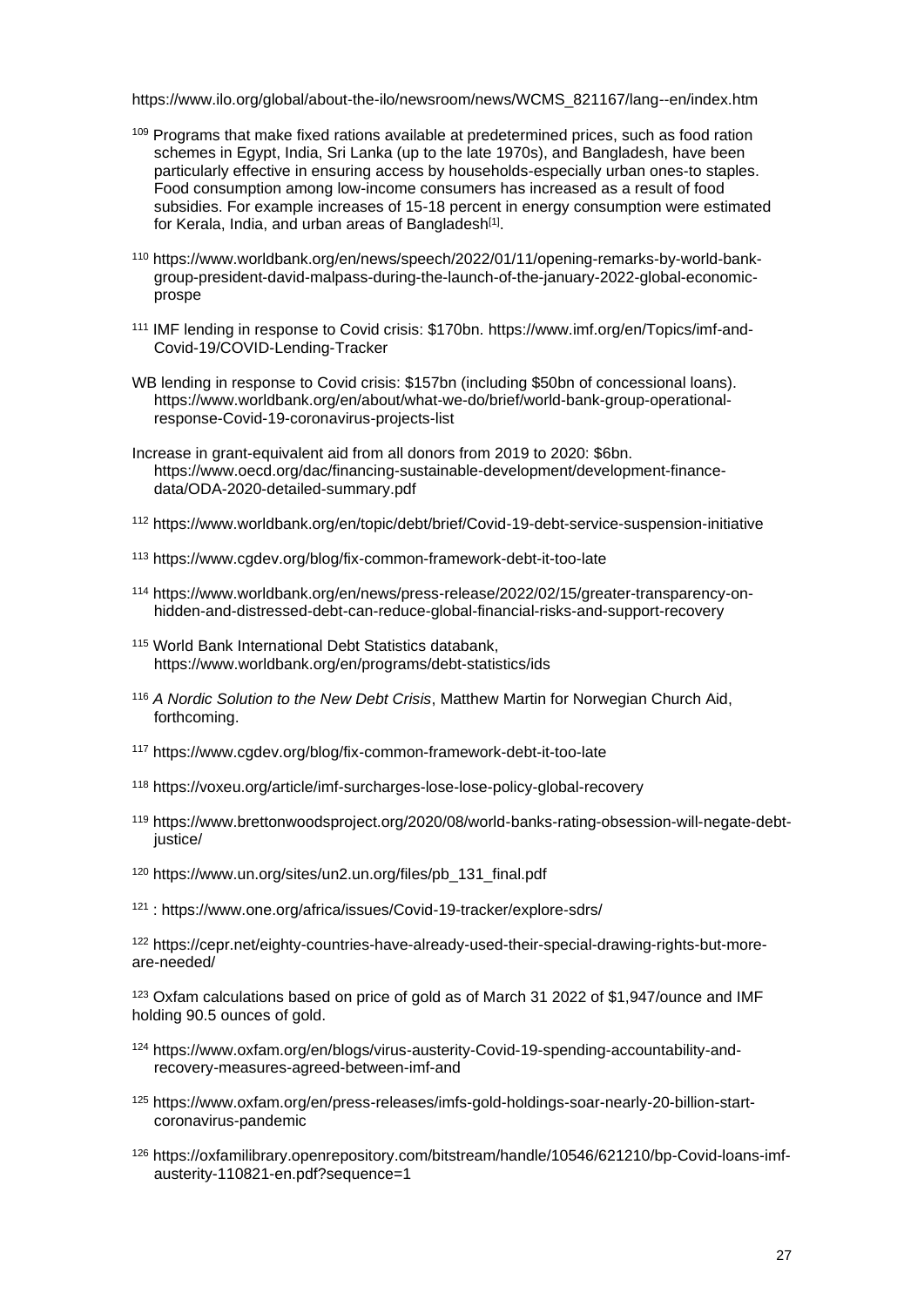<sup>127</sup> https://www.oxfam.org/en/research/catastrophe-catalyst

<sup>128</sup> <https://fts.unocha.org/>

- <sup>129</sup> [https://oxfamilibrary.openrepository.com/bitstream/handle/10546/620982/bp-coronavirus-aid-](https://oxfamilibrary.openrepository.com/bitstream/handle/10546/620982/bp-coronavirus-aid-060520-en.pdf)[060520-en.pdf](https://oxfamilibrary.openrepository.com/bitstream/handle/10546/620982/bp-coronavirus-aid-060520-en.pdf)
- <sup>130</sup> [https://www.oecd.org/newsroom/Covid-19-spending-helped-to-lift-foreign-aid-to-an-all-time](https://www.oecd.org/newsroom/covid-19-spending-helped-to-lift-foreign-aid-to-an-all-time-high-in-2020-but-more-effort-needed.htm)[high-in-2020-but-more-effort-needed.htm](https://www.oecd.org/newsroom/covid-19-spending-helped-to-lift-foreign-aid-to-an-all-time-high-in-2020-but-more-effort-needed.htm)

<sup>131</sup> Amid the generous public outpouring of support in Europe and beyond, Oxfam applauds the United States, Spain, the Netherlands and France for new funding to support refugees from Ukraine and is calling on them to publicly confirm these funds will be additional to their other humanitarian and refugee hosting budget lines. Italy has said it will refund the 110m Euros allocated from its existing aid budget for refugees from Ukraine, but no official commitment has yet been made. The UK government has matched a public appeal with £25m –its largest ever donation –and opened a scheme to reimburse families who volunteer to house Ukrainian refugees. Nordic donors have pledged 300m Euros for Ukraine –most of it by Norway –but if Norway's contribution is not made additional this will claim almost 40% of Norway's combined humanitarian aid budget and force deep cuts elsewhere. Sweden has allocated new funds but there are fears that its aid budget could be "adjusted" ahead rather than additional resources being found. Denmark has confirmed its support will come out of its existing aid budget with its Minister for Development warning of "some tough choices and reprioritization" –likely delaying or cancelling programs in other crisis responses.

132 Oxfam is aware that the EU has more than halved its humanitarian funding to Timor-Leste, for example, and that some donors have indicated that they will cut their ODA to Burkina Faso by 70%, with other West African countries hearing similar news. German donors have indicated they cannot decide on pending funding proposals until decisions on Ukraine have been taken, which risks humanitarian assistance in other parts of the world.

- <sup>133</sup> [https://www.oecd.org/development/development-aid-stable-in-2017-with-more-sent-to](https://www.oecd.org/development/development-aid-stable-in-2017-with-more-sent-to-poorest-countries.htm)[poorest-countries.htm](https://www.oecd.org/development/development-aid-stable-in-2017-with-more-sent-to-poorest-countries.htm)
- <sup>134</sup> [https://www.devex.com/news/usaid-chief-samantha-power-details-localization-push-](https://www.devex.com/news/usaid-chief-samantha-power-details-localization-push-102256#:~:text=U.S.%20Agency%20for%20International%20Development%20Administrator%20Samantha%20Power%20made%20the,and%20organizations%20in%20the%20effort)[102256#:~:text=U.S.%20Agency%20for%20International%20Development%20Administrator](https://www.devex.com/news/usaid-chief-samantha-power-details-localization-push-102256#:~:text=U.S.%20Agency%20for%20International%20Development%20Administrator%20Samantha%20Power%20made%20the,and%20organizations%20in%20the%20effort) [%20Samantha%20Power%20made%20the,and%20organizations%20in%20the%20effort.](https://www.devex.com/news/usaid-chief-samantha-power-details-localization-push-102256#:~:text=U.S.%20Agency%20for%20International%20Development%20Administrator%20Samantha%20Power%20made%20the,and%20organizations%20in%20the%20effort)
- <sup>135</sup> <https://www.oecd.org/tax/oecd-tax-talks-presentation-may-2020.pdf>

<https://www.ft.com/content/5dad2390-8a32-4908-8c96-6d23cd037c38>

- <sup>136</sup> <https://www.bbc.com/news/world-latin-america-55199058> and [https://batimes.com.ar/news/economy/frente-de-todos-senators-eye-bill-to-tax-undeclared](https://batimes.com.ar/news/economy/frente-de-todos-senators-eye-bill-to-tax-undeclared-assets-held-overseas.phtml)[assets-held-overseas.phtml](https://batimes.com.ar/news/economy/frente-de-todos-senators-eye-bill-to-tax-undeclared-assets-held-overseas.phtml)
- <sup>137</sup> [https://www.oxfam.org/en/press-releases/over-100-millionaires-call-wealth-taxes-richest](https://www.oxfam.org/en/press-releases/over-100-millionaires-call-wealth-taxes-richest-raise-revenue-could-lift-billions)[raise-revenue-could-lift-billions](https://www.oxfam.org/en/press-releases/over-100-millionaires-call-wealth-taxes-richest-raise-revenue-could-lift-billions)
- <sup>138</sup> <https://www.oxfam.org/fr/node/18043>
- <sup>139</sup> <https://inequality.org/great-divide/oligarchy/>
- <sup>140</sup> G. Zucman (2013). *The hidden wealth of nations – The scourge of tax havens*. The University of Chicago Press. p.53
- <sup>141</sup> <https://gabriel-zucman.eu/files/AJZ2019.pdf>
- <sup>142</sup> [https://uploads-](https://uploads-ssl.webflow.com/5e0bd9edab846816e263d633/602e91032a209d0601ed4a2c_FACTI_Panel_Report.pdf)

[ssl.webflow.com/5e0bd9edab846816e263d633/602e91032a209d0601ed4a2c\\_FACTI\\_Panel](https://uploads-ssl.webflow.com/5e0bd9edab846816e263d633/602e91032a209d0601ed4a2c_FACTI_Panel_Report.pdf) [\\_Report.pdf](https://uploads-ssl.webflow.com/5e0bd9edab846816e263d633/602e91032a209d0601ed4a2c_FACTI_Panel_Report.pdf)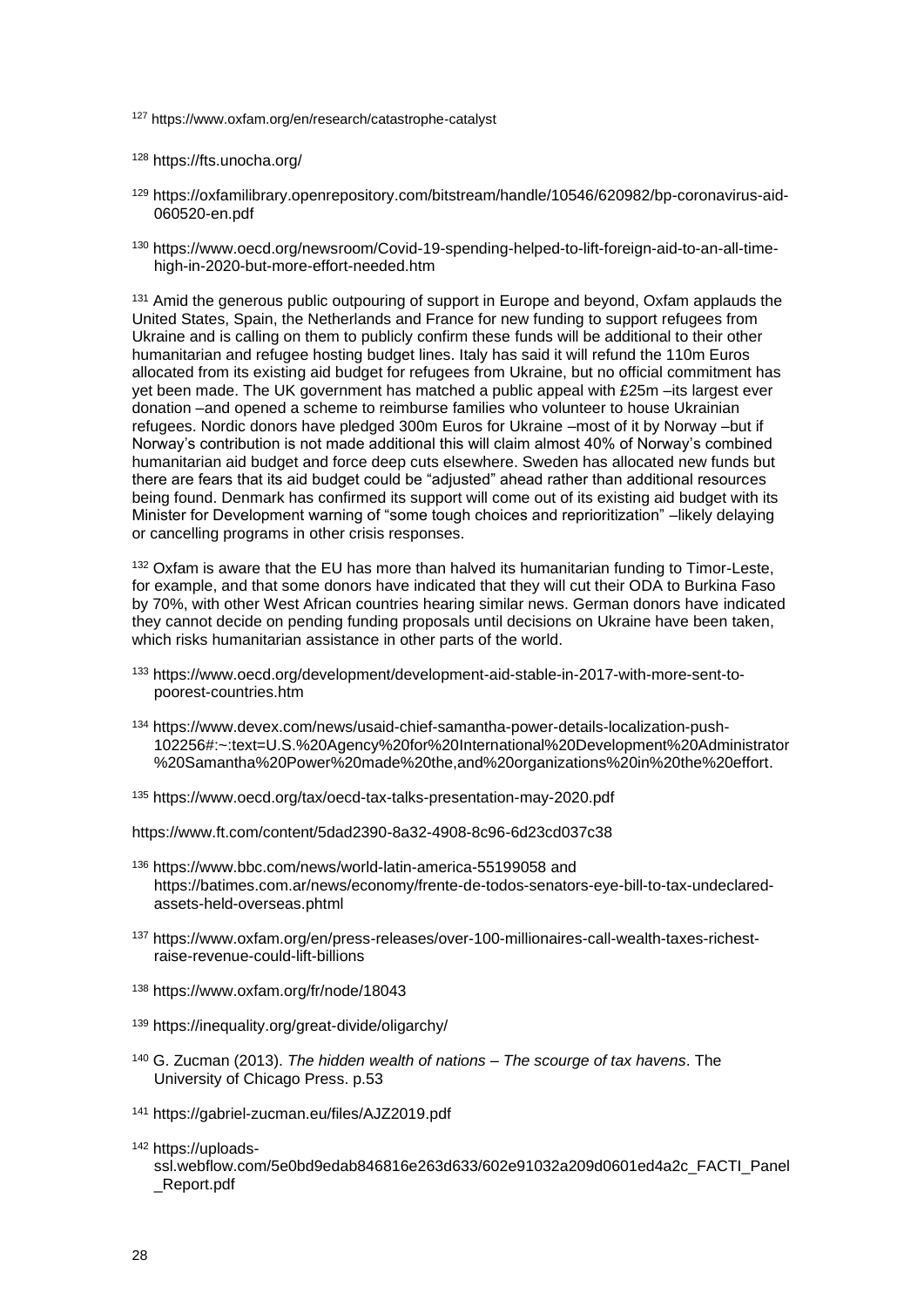- <sup>143</sup> [https://www.icrict.com/press-release/2019/3/25/icrictnew-paper-a-roadmap-for-a-global](https://www.icrict.com/press-release/2019/3/25/icrictnew-paper-a-roadmap-for-a-global-asset-registry-measuring-and-tackling-inequality-curbing-tax-avoidance-tax-evasion-corruption-and-illicit-financial-flows)[asset-registry-measuring-and-tackling-inequality-curbing-tax-avoidance-tax-evasion](https://www.icrict.com/press-release/2019/3/25/icrictnew-paper-a-roadmap-for-a-global-asset-registry-measuring-and-tackling-inequality-curbing-tax-avoidance-tax-evasion-corruption-and-illicit-financial-flows)[corruption-and-illicit-financial-flows](https://www.icrict.com/press-release/2019/3/25/icrictnew-paper-a-roadmap-for-a-global-asset-registry-measuring-and-tackling-inequality-curbing-tax-avoidance-tax-evasion-corruption-and-illicit-financial-flows)
- <sup>144</sup> <https://www.oxfam.org/fr/node/13556>
- <sup>145</sup> [https://news.bloombergtax.com/daily-tax-report/windfall-tax-to-ease-impact-of-power-price](https://news.bloombergtax.com/daily-tax-report/windfall-tax-to-ease-impact-of-power-price-surge-oecd)[surge-oecd](https://news.bloombergtax.com/daily-tax-report/windfall-tax-to-ease-impact-of-power-price-surge-oecd) & [https://www.oxfam.org/en/press-releases/eu-proposal-tax-excess-profits](https://www.oxfam.org/en/press-releases/eu-proposal-tax-excess-profits-much-needed-and-should-not-be-limited-only-energy)[much-needed-and-should-not-be-limited-only-energy](https://www.oxfam.org/en/press-releases/eu-proposal-tax-excess-profits-much-needed-and-should-not-be-limited-only-energy)
- <sup>146</sup> [https://www.bloomberg.com/news/articles/2022-03-19/italy-to-hit-energy-companies-with-10](https://www.bloomberg.com/news/articles/2022-03-19/italy-to-hit-energy-companies-with-10-levy-to-fund-support-plan) [levy-to-fund-support-plan](https://www.bloomberg.com/news/articles/2022-03-19/italy-to-hit-energy-companies-with-10-levy-to-fund-support-plan)
- <sup>147</sup> [https://www.oxfamamerica.org/explore/research-publications/power-profits-and-pandemic](https://www.oxfamamerica.org/explore/research-publications/power-profits-and-pandemic-corporate-extraction-few-economy-works-all/)[corporate-extraction-few-economy-works-all/](https://www.oxfamamerica.org/explore/research-publications/power-profits-and-pandemic-corporate-extraction-few-economy-works-all/)
- <sup>148</sup> [https://oxfamilibrary.openrepository.com/bitstream/handle/10546/621210/bp-Covid-loans-imf](https://oxfamilibrary.openrepository.com/bitstream/handle/10546/621210/bp-covid-loans-imf-austerity-110821-en.pdf?sequence=1)[austerity-110821-en.pdf?sequence=1](https://oxfamilibrary.openrepository.com/bitstream/handle/10546/621210/bp-covid-loans-imf-austerity-110821-en.pdf?sequence=1)